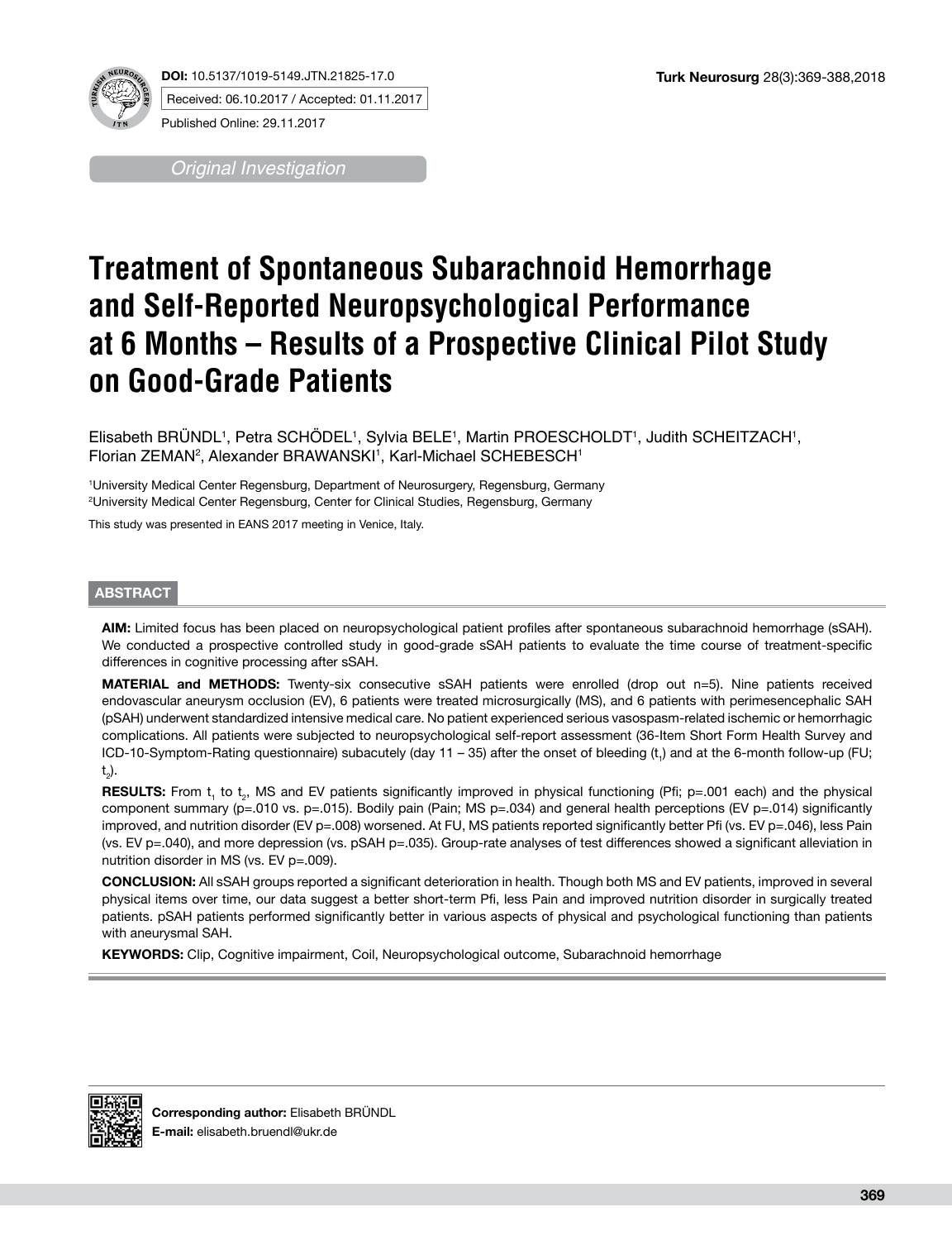## █ **INTRODUCTION**

W<sup>rth a</sup> peak age of incidence between 40 and 60 years<br>
(6), spontaneous subarachnoid hemorrhage (sSAH)<br>
predominantly affects relatively young patients in their<br>
most productive vears with major responsibilities regarding (6), spontaneous subarachnoid hemorrhage (sSAH) predominantly affects relatively young patients in their most productive years with major responsibilities regarding their social and active family lives and their professional career. Experiencing an aneurysmal SAH (aSAH) or nonaneurysmal sSAH represents a sudden and life-threatening event with immediate and high mortality and significant longterm morbidity (15,63). Both those affected and their relatives suffer from the sequelae of the hemorrhage (15,39). Data on functional outcome in population-based sSAH studies are scarce. Regained independence is estimated at 55%, while 19% remain dependent, and 26% die (75). With increasing advances in neurointensive care and modern management concepts, the survival rates have improved (75), and the patient's long-term outcome is of paramount importance (62). Besides neurological dysfunction, neuropsychological impairment accounts for the primary causes of disability and reduced quality of life (QOL) in the mid- and long-term after SAH (3,23,38,43,48,56,69,85,88,114). Gross neurological outcome measures like the Glasgow Outcome Scale (GOS)(50) or the modified Ranking Scale (mRS)(92), which are commonly applied in clinical SAH trials, are insufficiently sensitive (43) and may falsely certify a favorable outcome, whereas the subtle but serious cognitive and real-world deficits that accompany sSAH often go undetected (3,31,43,61,68,83,97). Since the late 1980s, the focus of clinical SAH research has increasingly shifted to neuropsychological outcome evaluation to identify patients who will benefit from individualized patient management strategies concerning cognitive and vocational rehabilitation programs, social re-integration and modified medical treatment. Up to 50% of SAH survivors suffer from cognitive impairment, disabling for years (3,38,43,56,69), with a negative effect on health-related QOL and the ability to work or live independently (2,10,44,57,72,81,84,107,113,114).

Since the publication of the International Subarachnoid Aneurysm Trial (ISAT)(73,74) on good-grade aSAH patients, there has been a widely accepted paradigm shift toward a "coilfirst policy"(60). Given the study biases, there is an ongoing controversy in the literature, whether (7,25,28,34,91,105) or not (7,29,55,91,99,103) coiling is preferable over surgical clipping with regard to a favorable functional and cognitive outcome. To date, only 13 SAH studies (7,24,26,28,29,34,55, 58,59,89,91,99,112) have directly compared the effects of clipping and coiling on cognitive outcome, and, from those, merely two research groups (29,55) provided information on the time course of neurobehavioral impairment after aSAH. Due to the limited number of studies available addressing this issue, no final conclusion can yet be drawn. In the present prospective controlled study, we evaluated the impact of the respective treatment modality after sSAH on self-reported neuropsychological outcome, defined by the 36-Item Short Form Health Survey (SF-36) and the ICD-10-Symptom-Rating questionnaire (ISR). For this purpose, all patients with good-grade sSAH were subjected to the standardized neuropsychological self-assessment in the subacute interval and 6 months after microsurgical clipping and

endovascular aneurysm repair. Patients with non-aneurysmal perimesencephalic SAH (pSAH) served as control.

## █ **MATERIAL and METHODS**

The clinical database and the study protocol were approved by the local institutional Ethics Committee (14-101-0010).

#### **Patient Population**

Prospectively, 26 consecutive patients with acute nontraumatic, aneurysmal and non-aneurysmal sSAH in a prognostically favorable neurological condition were enrolled in this single center trial at our University hospital between February 2013 and May 2016.

#### **Study Selection Criteria**

We selectively included: 1) German native speakers of both sexes, 2) aged 18 to 75 years after, 3) provision of written informed consent. The recruited patients presented 4) with a nontraumatic sSAH, either with an angiography confirmed etiology of an intracranial aneurysm in the anterior or posterior circulation (aSAH), or with a pSAH, and 5) accordingly underwent microsurgical (MS group) or endovascular (EV group) aneurysm occlusion and standardized intensive care unit (ICU) treatment (pSAH group). 6) Each patient was admitted to hospital within 48 hours of ictus in prognostically favorable, good to moderate neurological condition, i.e. Hunt and Hess (HH) score(41) 1 to 4 and initial Glasgow Coma Scale  $(GCS) \geq 9$ , 8) without any pretreatment cognitive impairment. 7) Within the first 72 hours after the onset of SAH, all patients received an external ventricular drain (EVD) due to acute occlusive hydrocephalus diagnosed by our neuroradiologists. Exclusion criteria were; 1) preceding neurosurgical or neurovascular procedures, 2) previous history of intracranial disorders including repeated or delayed SAH, trauma, or known unruptured intracranial aneurysm (UIA), 3) previous psychiatric history or neurodegenerative diseases, 4) severe autoimmune or systemic diseases, 5) presence of a (giant) aneurysm causing mass effect, or 6) severe post-procedural complications like intracranial bleeding after aneurysm treatment or clinically symptomatic cerebral ischemia.

At hospital admission, the patients were graded according to the GCS (11-15 was considered good, 6-10 moderate), the HH score, the World Federation of Neurosurgical Societies' (WFNS) score (1,109), and the Fisher score (FS)(27). The clinical database comprised all demographic variables, co-morbidities, non-/invasive procedures, complications, outcome grading (GOS(50) and mRS(92)), and a comprehensive pharmacological screening (at discharge and at the 6 month-follow-up (FU)). All patients were examined by cerebral computed tomography (CT) scan and by digital subtraction angiography (DSA) and treated according to our ICU standard operating protocol (51). Each pSAH was confirmed by a magnetic resonance imaging (MRI) of the craniocervical junction to rule out a verifiable bleeding source. Transcranial Doppler ultrasound (TCD) examinations (118) were conducted daily. FU angiography was scheduled after MS during the hospitalization and 6 months after EV. In each pSAH patient, our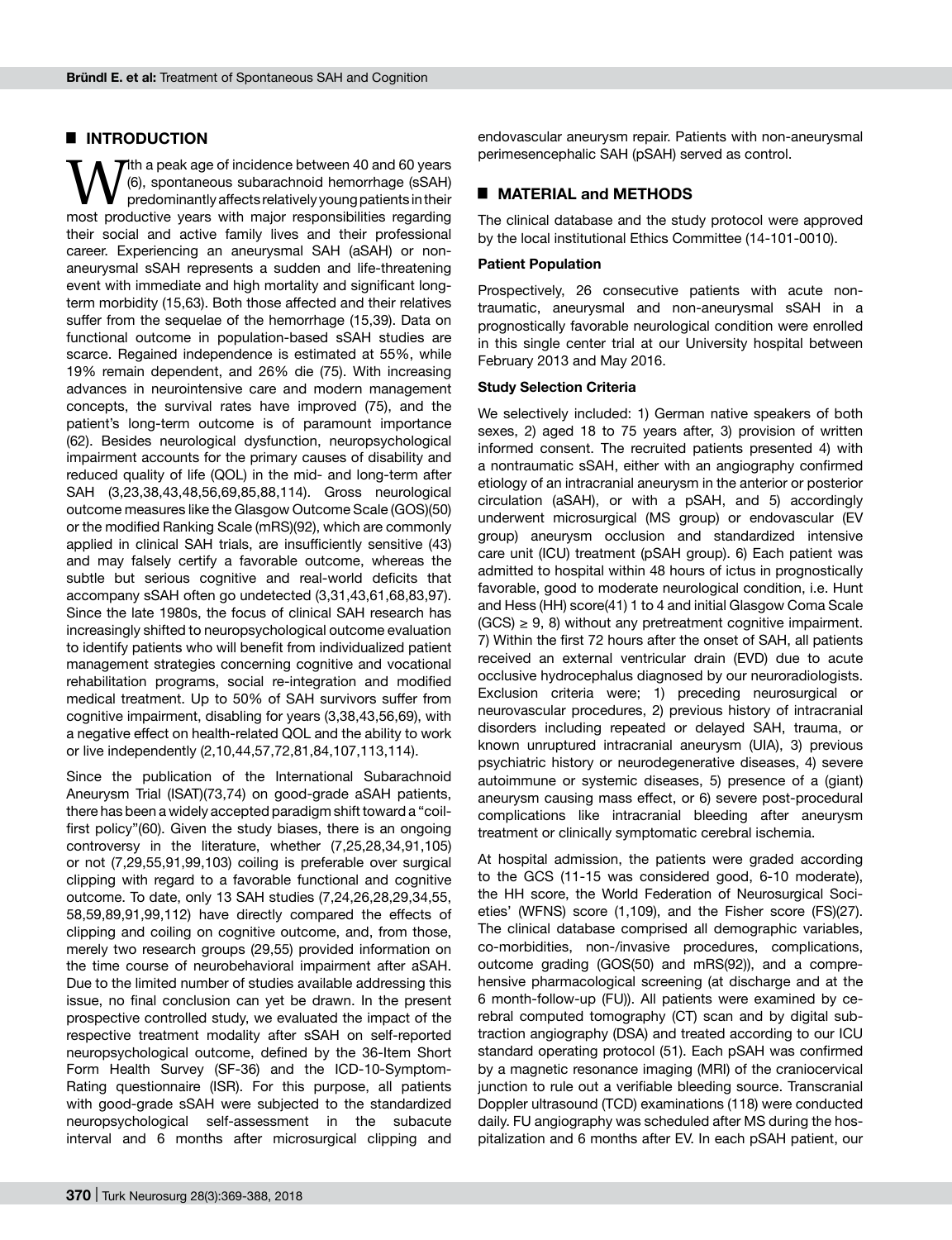neuroradiologists decided on the timing and number of DSA controls individually on a patient-to-patient basis, depending on the initial DSA findings.

#### **Therapeutic Procedures**

In the aSAH patients group, the neurosurgeons and neuroradiologists decided on the treatment modality after interdisciplinary consent. Our standardized surgical and endovascular procedure protocols are described elsewhere (17). Considering the general trend toward "coil-first policy", our University Medical Center has an annual volume of 80 patients undergoing clipping for both ruptured and unruptured aneurysms.

### **Neuropsychological Self-Report Assessment**

All patients completed the German version of the SF-36 (20,116), and the ISR (110) in the subacute phase after the onset of bleeding (between day 11 to 35 after SAH;  $t_1$ ) and in the short-term (chronic phase) at 6 month-FU  $(t_2)$ . The scores were compared with published normative data, the ISR with a German standard population (n=2512), and the SF-36 with both a reference population from Germany (n=2914) and a population norm from the US health survey (n=2474), to make our results comparable with future data. Outcome evaluation was conducted in a single session in a noise-free setting by having the participants complete both surveys, as an inpatient at  $t_1$  and as an outpatient at  $t_2$ , respectively. No effects of fatigue were apparent. FU assessment additionally comprised a neurological examination and a semi-structured interview, including the patient's subjective health status, the current medication, and the employment status. The interview is a non-standardized method and serves as description of the whole sample. A comparison of the interview results between the groups would neither be methodologically correct nor reasonable, taking the small sample sizes into account.

## **SF-36**

The SF-36 is a 36-item generic general health questionnaire that yields scores on eight health subscales relating to physical health (physical functioning (Pfi), role limitations due to physical health problems (Rolph), bodily pain (Pain), general health perceptions (Ghp)) and psychological health (vitality (Vital), social functioning (Social), role limitations because of emotional problems (Rolem), and general mental health (Mhi)). These eight subscales can be summarized in a corresponding physical component summary (PCS) and a mental component summary (MCS). The SF-36 also includes a single item that provides an indication of perceived change in health (health transition item, Rawhtran). Each item is scored on a 0 to 100 range and a high score defines a more favorable health state. Items in the same scale are averaged together to create the 8 scale scores (20,116).

## **ISR**

The ISR aims at a comprehensive evaluation of the severity of psychological disorders. The ISR 2.0 comprises 29 items and six syndrome scales: depression, anxiety, obsessive/compulsive disorders, somatoform disorders, eating disorders, and a supplementary scale, which covers a variety of syndromes (including concentration, suicidality, sleep, appetite, obliviousness, flash backs, problems with activities of daily living, feelings of displacement and alienation, non-organic sexual dysfunction, amongst others), as well as a total score. Each syndrome scale ranges from a minimum of 0 (best performance) to a maximum of 4 points with higher scores indicating a more severe symptom burden. Cut-off values for each syndrome scale grade the degree of severity of symptoms in "suspected", "mild", "moderate", and "severe" (110).

#### **Statistical Analysis**

Continuous data and neuropsychological test results are presented as mean±standard deviation (SD) and range (minmax); categorical data as frequency counts. Changes over time within each group were analyzed by using a paired t-test. Differences between groups at post-interventional assessment were analyzed by using an analysis of variance (ANOVA) followed by Fisher's LSD post-hoc pairwise comparisons. A p-value <.05 was considered as statistically significant. Statistical analysis was conducted according to SPSS procedures (version 23.0; SPSS, Inc., Chicago, IL, USA).

# █ **RESULTS**

## **Clinical and Radiological Characteristics and Comparability of the Study Groups**

Five of the 26 patients were excluded from the analysis, since they did not fulfill the selection criteria (lost during FU: n=3; incomplete answered questionnaires: n=1; postsurgical bihemispheric chronic subdural hematoma requiring revision and epilepsy: n=1). The baseline characteristics of the 21 enrolled patients are presented in Table I. Intergroup comparisons did not reach any statistical significance.

#### **Treatment Modalities and Results**

Treatment was given either microsurgically via a pterional craniotomy and clipping (MS n=6) or interventionally (EV n=9: coil n=5, stent-assisted coil n=2; balloon-assisted coil n=1; flow diverter n=1). Periprocedurally, no aneurysm ruptured, and no patient required procedure-related blood transfusion. As blood loss during skin incision and microsurgical preparation did not exceed normal volumes, its contribution to post-treatment cognitive performance is negligible. Aneurysm characteristics and intraprocedural findings are shown in Table II. Intergroup comparisons yielded no significant differences except for more middle cerebral artery (MCA) aneurysms in the MS group (p=.022), an unsurprisingly longer duration of MS vs. EV (p=.004), and a longer time on mechanical ventilatory support in the EV group compared to the pSAH group (EV vs. pSAH p=.0496; EV vs. MS p=.864, MS vs. pSAH p=.065). This is predominantly due to the fact that the pSAH patients, not experiencing major complications, received general anesthesia for diagnostic DSA only.

#### **Postoperative Course and Short-Term Outcome**

Descriptive statistics are presented in Table III. Intergroup comparisons revealed no significant differences except for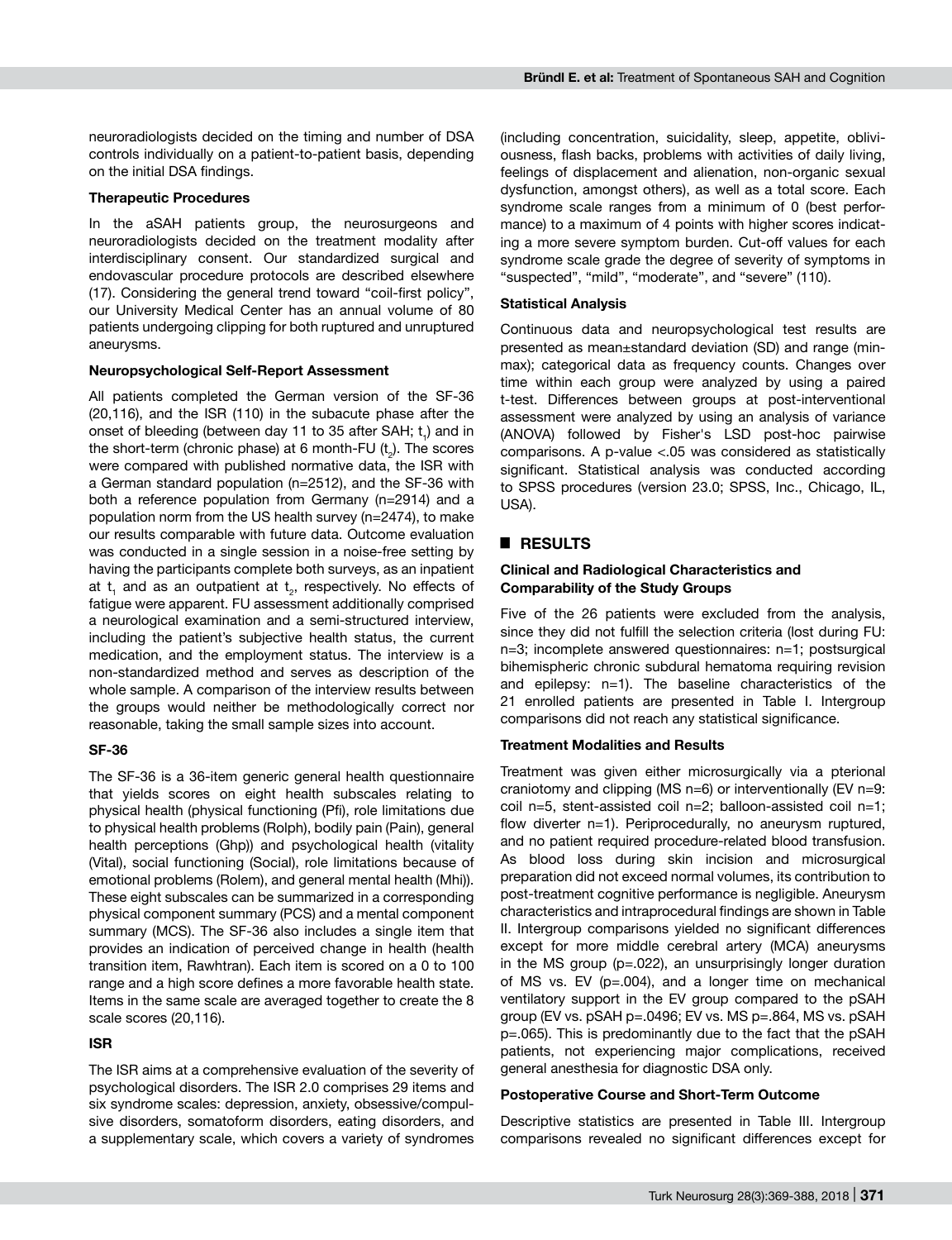more intake of antiplatelets at  $t<sub>1</sub>$  in favor of the EV group (p=.016). Procedure-related complications recorded were transient thromboembolic events requiring immediate embolectomy and lysis (EV n=2), intraluminal coil dislocation without thromboembolic event (EV n=1), and a dissection of the femoral communicating artery (EV  $n=2$ , MS  $n=1$ ). Postprocedurally, none of these patients presented with a new ND. No patient developed CV-related stroke and no patient required decompressive craniectomy.

At discharge, 20/21 patients had no ND. In all patients, functional outcome was stable or even improved during the 6 month-FU. At  ${\sf t}_{_2}$ , 17/21 patients were asymptomatic or had mild symptoms such as recurrent headache (EV n=4, pSAH n=1), fatigue, poor concentration (EV n=5, pSAH n=2), subjective memory impairment (MS n=1, EV n=4, pSAH n=2), dizziness, and depressed mood (MS  $n=1$ , EV  $n=1$ ). The remainder (4/21) presented with confusion (MS n=1), dysesthesia, dysarthria, and dysdiadochokinesia (EV n=3). Until FU, no late rebleeding and no mortality have occurred.

### **Neuropsychological Assessment**

The time points of testing (Table III) did not differ significantly between the groups (t $_{\rm 1}$  p=.433; t $_{\rm 2}$  p=.999).

 $\textbf{Intragroup } \textbf{Comparisons:}$  From  $\mathsf{t}_{\scriptscriptstyle{1}}$  to  $\mathsf{t}_{\scriptscriptstyle{2}}$ , all groups experienced a significant deterioration in the health transition item (Rawhtran; MS  $p=.031$ , EV  $p=.038$ ,  $pSAH$   $p=.040$ ). MS patients showed significant improvement in physical functioning (Pfi; p=.001), bodily pain (Pain; p=.034), and in the physical component summary (PCS; p=.010). The EV group significantly improved in Pfi ( $p = .001$ ), general health perceptions (Ghp;  $p = .014$ ), and the PCS (p=.015), but deteriorated in nutrition disorder (p=.008).

**Intergroup Comparisons:**In several subscales of the ISR and the SF-36, our cohort performed significantly worse than the particular population norms, especially at  $\mathsf{t}_\mathsf{\scriptscriptstyle 1}$  (Figures 2A,  $\,$  B and Figures 4A, B). At  $t_2$ , EV patients still performed significantly worse in Pfi, role limitations due to physical health problems (Rolph), general mental health (Mhi), depression, compulsiveobsessive syndrome, in the ISR total score, and, together with MS patients, in vitality (Vital) compared to healthy controls. Test score comparisons at  $t<sub>1</sub>$  revealed significantly poorer scores in nutrition disorder for the MS than for the EV group  $(p=.035)$  and worse Vital  $(p=.006)$  for the MS than for the pSAH group. Compared to the pSAH group, EV patients performed significantly worse in the ISR supplementary items score (p=.024), in Pfi (p=.045), and in social functioning (Social; p=.046) at t<sub>1</sub>. In the test score comparisons at 6 month-FU, MS patients yielded significantly better Pfi (p=.046) and less Pain (p=.040) than the EV group, but reported more depression (p=.035) than the pSAH group. Compared to the pSAH group, EV patients had a significantly worse ISR total score (p=.024), more depression (p=.016), a worse ISR supplementary items score ( $p=.018$ ), more Pain ( $p=.044$ ), and worse Social ( $p=.020$ ) at  $t_2$ . Group-rate analyses of test differences  $t_2$  –  $t_1$  showed a significant alleviation in nutrition disorder in the MS group compared to the EV group (p=.009). Details can be gleaned from Tables IV, V and Figures 1A-C; 2A, B; 3A-C; 4A, B.

|                                      | <b>Study population</b>                         |                                      |
|--------------------------------------|-------------------------------------------------|--------------------------------------|
| <b>MS</b>                            | EV                                              | pSAH                                 |
| 6                                    | 9                                               | 6                                    |
| 2:4                                  | 3:6                                             | 3:3                                  |
|                                      |                                                 | $59.8 \pm 7.4$                       |
| $(27 - 61)$                          | $(30 - 59)$                                     | $(53 - 72)$                          |
|                                      |                                                 |                                      |
| 3<br>3<br>2<br>1<br>1<br>0<br>0<br>1 | 5<br>2<br>2<br>3<br>1<br>0<br>0<br>0            | 4<br>2<br>0<br>0<br>0<br>1<br>1<br>0 |
|                                      |                                                 |                                      |
| 1<br>4<br>1<br>0<br>0                | 5<br>2<br>0<br>1<br>1                           | 4<br>1<br>1<br>0<br>0                |
|                                      |                                                 |                                      |
| 0<br>2<br>2<br>2<br>0<br>0           | 0<br>5<br>$\overline{c}$<br>1<br>1<br>0         | 0<br>2<br>4<br>0<br>0<br>0           |
|                                      |                                                 |                                      |
| 1<br>4<br>1<br>0<br>0                | 5<br>$\overline{c}$<br>0<br>$\overline{c}$<br>0 | 4<br>$\overline{c}$<br>0<br>0<br>0   |
|                                      |                                                 |                                      |
| 0<br>0<br>2<br>4                     | 0<br>0<br>2<br>7                                | 0<br>0<br>2<br>4                     |
|                                      |                                                 | $42.0 \pm 13.2$ 50.1 $\pm$ 9.3       |

**Table I:** Demographical and Clinical Patient Characteristics

*EV: endovascular treatment group; GCS: Glasgow Coma Scale; MS: microsurgical clipping group; pSAH: perimesencephalic subarachnoid hemorrhage group; SD: standard deviation; WFNS: World Federation of Neurosurgical Societies.*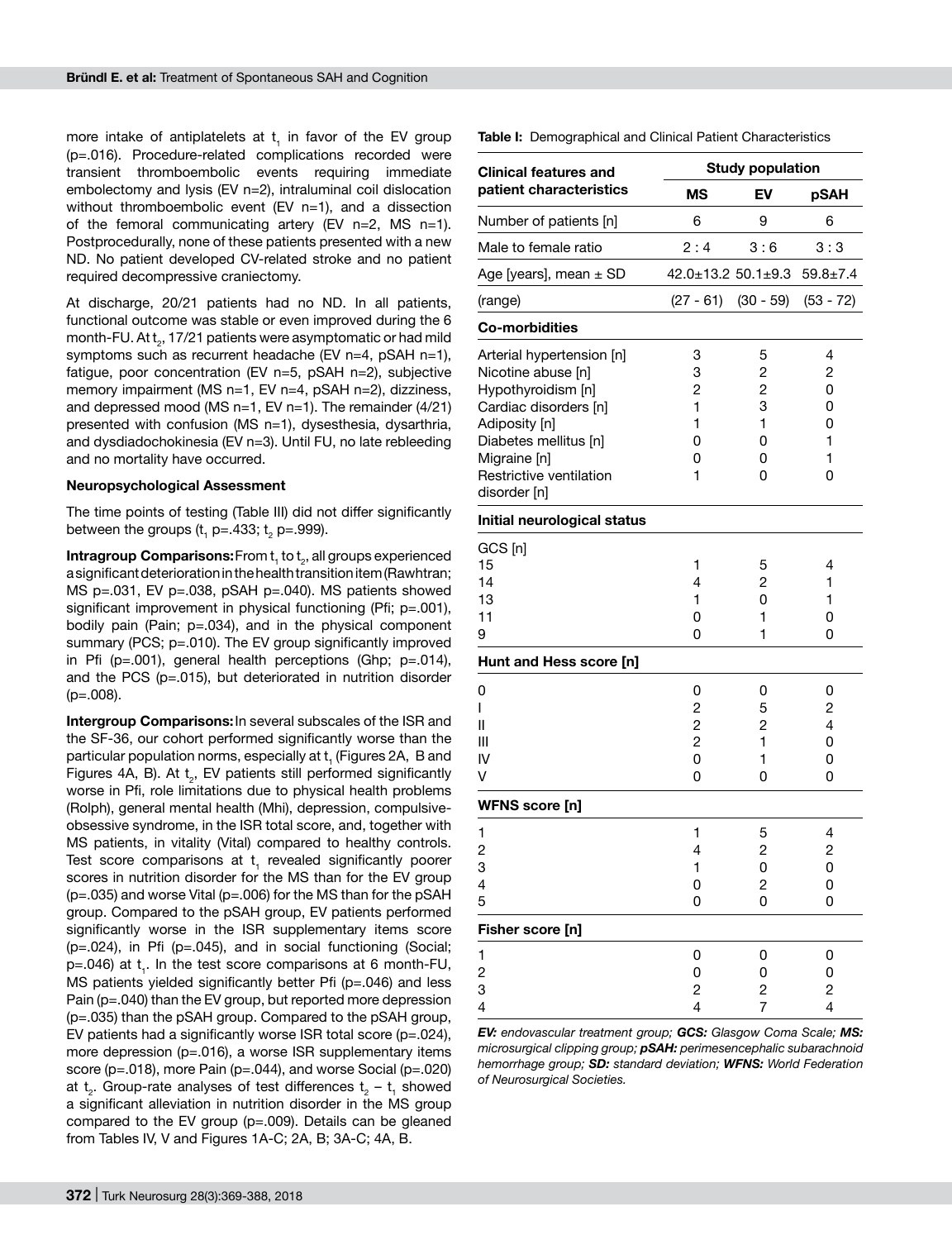**Table II:** Aneurysm Characteristics and Procedure Variables

| Aneurysm characteristics and procedure variables                                  | <b>MS</b>                                       | EV                                               | pSAH                             |
|-----------------------------------------------------------------------------------|-------------------------------------------------|--------------------------------------------------|----------------------------------|
| <b>Aneurysm location</b>                                                          |                                                 |                                                  |                                  |
| Single aneurysms [n]<br><b>ACA</b>                                                | 1                                               | 0                                                |                                  |
| <b>ACoA</b>                                                                       | $\overline{c}$                                  | 5                                                |                                  |
| Pericallosal artery                                                               | 0                                               | 1                                                |                                  |
| <b>MCA</b>                                                                        | $3^*$                                           | 0                                                | 1 <sup>a</sup>                   |
| ICA, PCoA                                                                         | 0                                               | 0                                                |                                  |
| <b>PCA</b>                                                                        | 0                                               | 0                                                |                                  |
| BA                                                                                | 0                                               | 2                                                |                                  |
| VA                                                                                | 0                                               | 1                                                |                                  |
| Multiple aneurysms [n]                                                            |                                                 |                                                  |                                  |
| $ACoA + MCAb$ (unruptured)                                                        | 0                                               | 1                                                |                                  |
| ACoA + "bleb" ACA (unruptured)                                                    | 1                                               | 0                                                |                                  |
| $MCA + MCAc$ (unruptured)                                                         | 1                                               | 0                                                |                                  |
| Total number of aneurysms [n]                                                     |                                                 |                                                  |                                  |
| Anterior circulation                                                              | 8                                               | 7                                                | 1 <sup>a</sup>                   |
| Posterior circulation                                                             | 0                                               | 3                                                |                                  |
|                                                                                   | 8                                               | 10                                               | 1 <sup>a</sup>                   |
| Side of aneurysms [n]                                                             |                                                 |                                                  |                                  |
| Left                                                                              | 3                                               | 2                                                | 1 <sup>a</sup>                   |
| Right                                                                             | 4                                               | $\overline{c}$                                   |                                  |
| Side of pterional approach                                                        |                                                 |                                                  |                                  |
| Dominant-side                                                                     | 3                                               |                                                  |                                  |
| Non-dominant side                                                                 | 3                                               |                                                  |                                  |
| <b>Procedure variables</b>                                                        |                                                 |                                                  |                                  |
| Latency from onset of the SAH to aneurysm occlusion [d], mean $\pm$ SD<br>(range) | $0.83 \pm 0.75$<br>$(0-2)$                      | $1.44 \pm 1.42$<br>$(0-5)$                       |                                  |
| Temporary parent artery occlusion [min], mean $\pm$ SD<br>(range)                 | $3.42 \pm 2.76$<br>$(0-7)$                      |                                                  |                                  |
| Duration of aneurysm surgery/intervention [min], mean ± SD<br>(range)             | $242.33 \pm 24.75$<br>$(205 - 279)$             | $136.67 \pm 46.87$<br>$(55 - 200)$               |                                  |
| Time with mechanical ventilatory support [hours], mean $\pm$ SD<br>(range)        | 116.03±244.14 <sup>d</sup><br>$(2.17 - 613.63)$ | 117.99±264.14 <sup>*d</sup><br>$(6.92 - 808.83)$ | $5.82 \pm 6.34$<br>$(0 - 14.83)$ |
| Aneurysm occlusion rate at FU                                                     |                                                 |                                                  |                                  |
| Complete [n]                                                                      | 5                                               | 6                                                |                                  |
| Incomplete [n]                                                                    | 1                                               | 3                                                |                                  |

a, b, c Unruptured aneurysms were either treated after the study period or were not eligible due to small dome size. ACA: anterior cerebral artery; *ACoA: anterior communicating artery; BA: basilar artery; <sup>d</sup> 1 MS and 1 EV patient required prolonged mechanical ventilatory support (613.63 h vs. 808.83 h) due to compromised pulmonary gas exchange and inadequate waking reaction with intolerance of the intubation tube, consecutive transient peaks of the intracranial pressure and cerebral vasospasm, respectively. Both patients underwent transient tracheotomy for successful weaning from the respirator. d: days; EV: endovascular treatment group; FU: 6-month follow-up; ICA: internal carotid artery; MCA: middle cerebral artery; min: minutes; MS: microsurgical clipping group; PCA: posterior cerebral artery; PCoA: posterior communicating artery; pSAH: perimesencephalic subarachnoid hemorrhage group; SAH: subarachnoid hemorrhage; SD: standard deviation; VA: vertebral artery. \* p < .05.*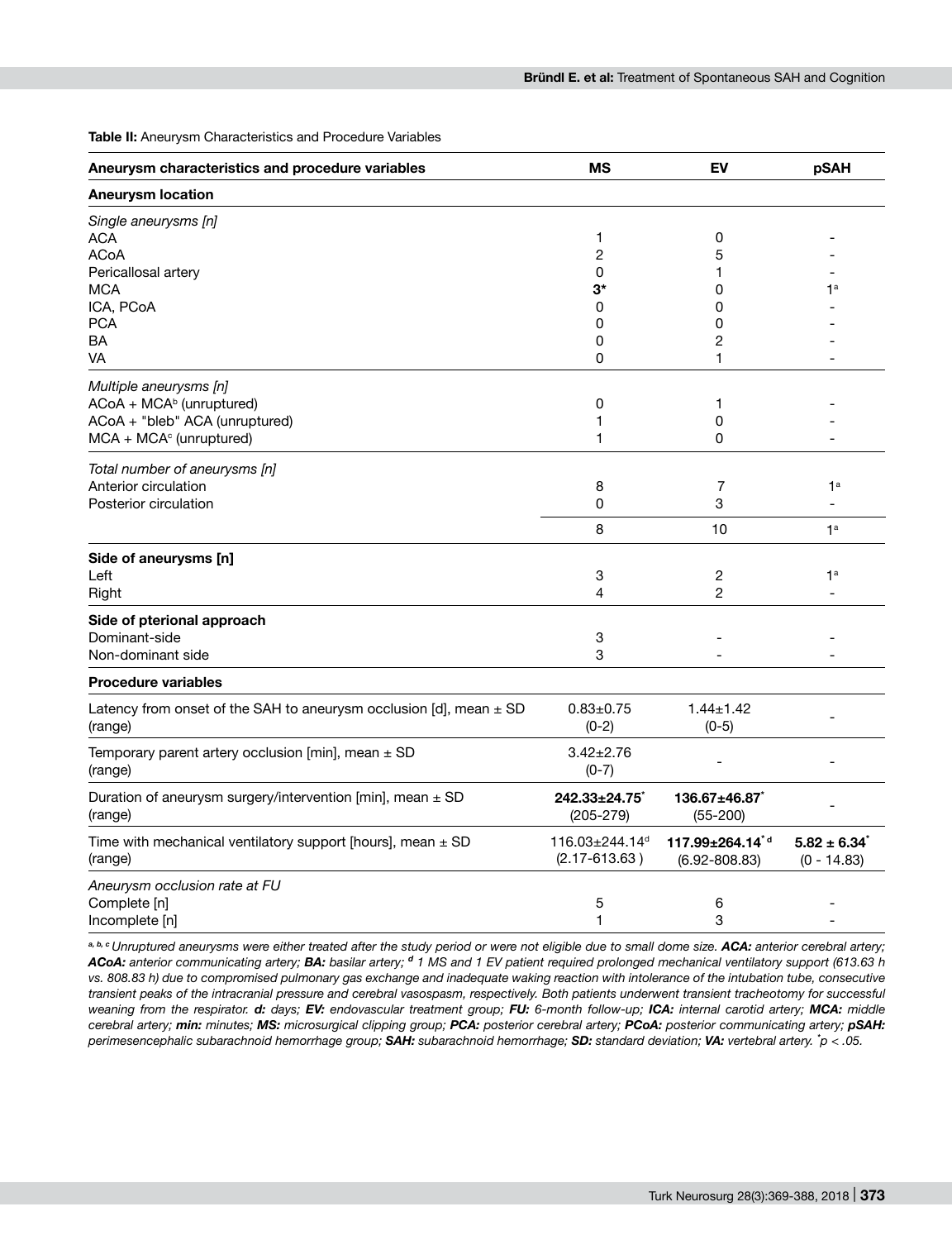



**Figure 1:** Intragroup comparisons between the subacute assessment  $(t_1)$  between days 11 – 35 after the onset of spontaneous subarachnoid hemorrhage (sSAH) and evaluation at 6 month-follow-up  $(t_2)$  after sSAH, measured by the ISR. The 7 items of the ISR are shown on the x-axis. On the left side the ordinate is scaled metrically. The bar chart represents the two time points of assessment (dark grey for testing at  $t_1$ , light grey for  $t_2$ ) for **(A)** the microsurgery (MS) group, **(B)** for the endovascular (EV) group, and **(C)** for the perimesencephalic SAH (pSAH) group.  $p < 0.05$ .



**Figure 2:** Intergroup comparisons between (A) the subacute assessment (t<sub>1</sub>) between days 11 – 35 after the onset of spontaneous subarachnoid hemorrhage (sSAH) and **(B)** evaluation at 6 month-follow-up (t<sub>2</sub>) after sSAH, measured by the ISR. The 7 items of the ISR are shown on the x-axis. On the left side the ordinate is scaled metrically. The line graph shows the standard population, whereas the bar chart represents the different groups (dark grey for the microsurgery (MS) group, light grey for the endovascular (EV) group, striped bars for the perimesencephalic SAH (pSAH) group). \*p < 0.05.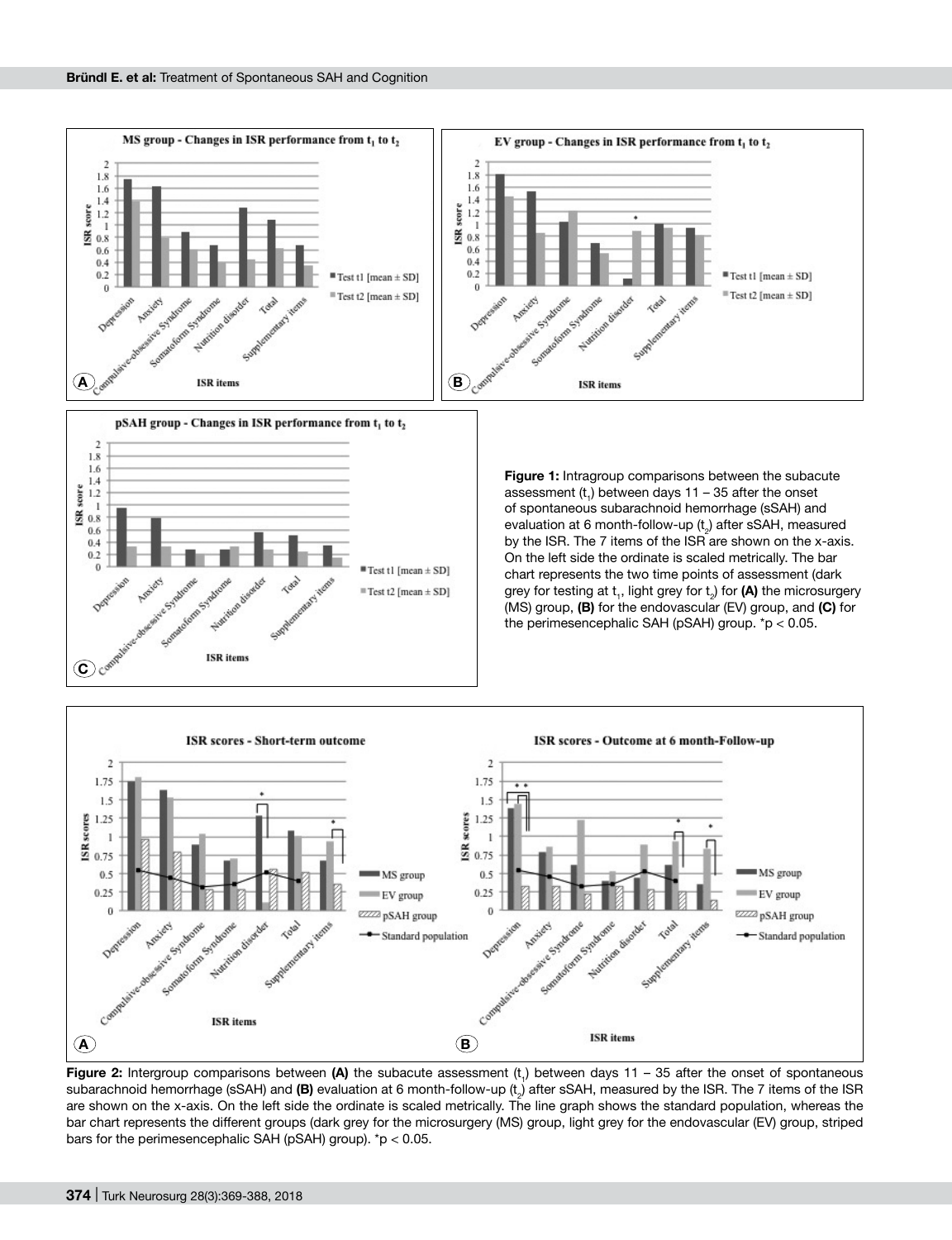## █ **DISCUSSION**

## **Neuropsychological Outcome and QOL after sSAH with a Focus on Good-Grade SAH Patients**

Our study substantiates that QOL is considerably impaired in good-grade SAH survivors. As shown in the literature, culture has a considerable effect on neuropsychological tests and, thus, test results cannot be extrapolated from one country to another (4,98). To account for cultural differences, we compared the SF-36 scores not only to the commonly cited normative data from the US health survey but also to a German reference population. For the most part, our SF-36 results were comparable between both population norms. Demands on outcome instruments imply the assessment of essential aspects of daily life with accepted rates of validity and reliability, like the currently used ISR and the SF-36. Multiple previous SAH investigations (39,53,54,101,104,119) have used the SF-36, even in poor-grade SAH (36,104), showing an impact on all tested items of the SF-36 (39,53,101). To the best of our knowledge, this is the first trial measuring neuropsychological impairment after SAH by means of the

ISR which is a broadly accepted instrument in psychosomatic disorders and well-established in clinical routine (79). Compared to healthy controls, both the MS and the EV group revealed significantly reduced indices in most SF-36 and ISR subscales, in particular at the early stage of recovery. These differences leveled off at 6 month-FU. Interestingly, however, EV patients still performed significantly worse in Pfi, Rolph, Pain, Vital, Mhi, ISR total score, depression, and compulsiveobsessive syndrome. Given the non-significant intergroup differences between clipped and coiled patients at  $t_1$ , these results may indicate that clipped patients recover at a faster rate than their coiled counterparts, at least in terms of QOL aspects. A caveat to this hypothesis is the small sample size in the present study, and the fact that intergroup comparisons of test differences revealed no significant differences between MS and EV. Only a few prospective SAH studies have assessed the QOL either by semistructured interview (43,61,82,100) or by validated instruments (39,40,47) with a broad variance in the timing of examination (2 weeks to 24.5 years), and an even smaller number of authors, like Preiss et al.(90) have considered treatment-specific differences. Analyses of good-

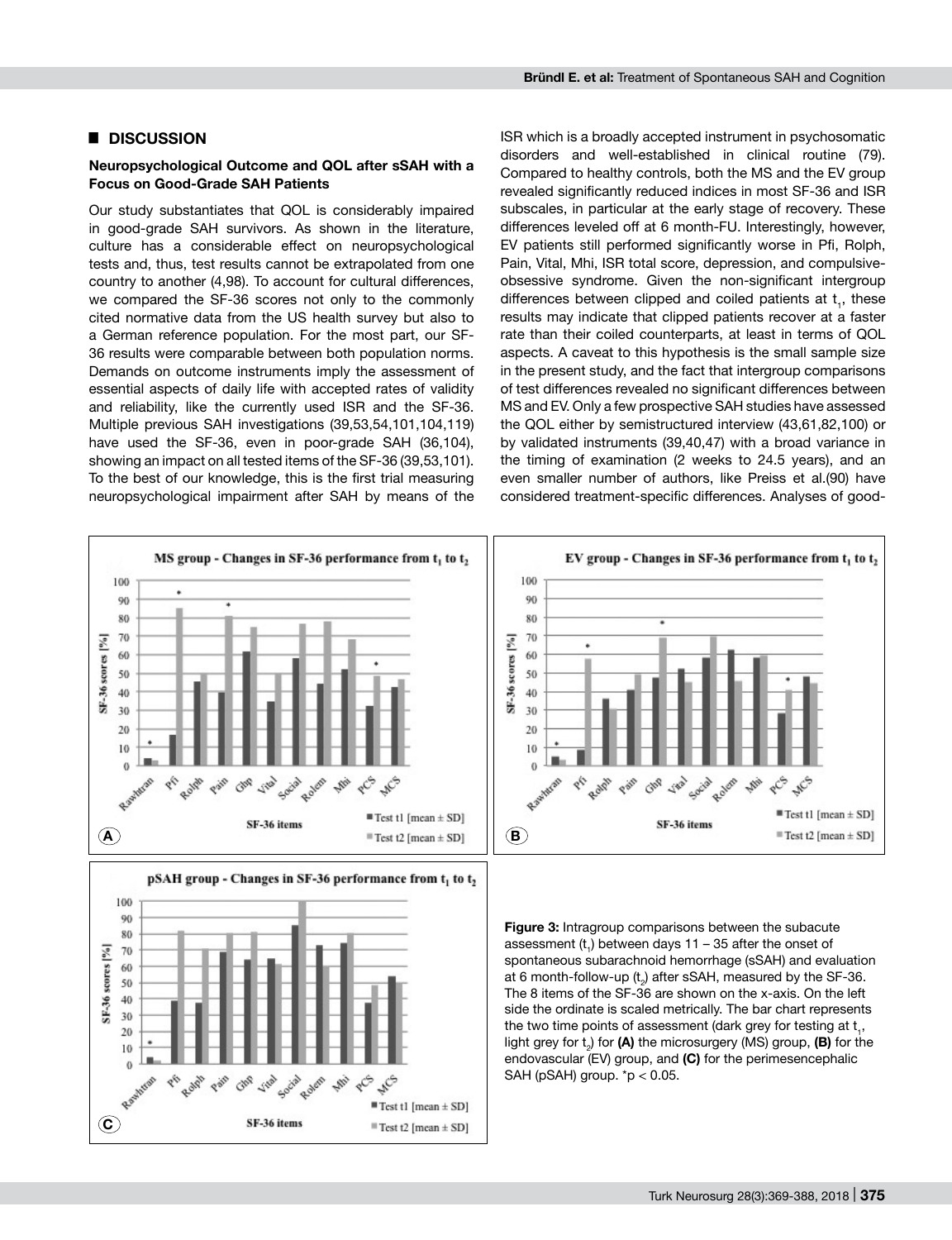grade SAH patients by means of the SF-36 revealed divergent data, depending on the time of assessment. At 4 month-FU, a significant reduction in QOL (specifically in Social, Rolem, and Mhi) was observed, followed by a 50 percent improvement of the SF-36 scores at 18 month-FU (39). Only modest deterioration in QOL was reported 4.7 years (101) and 10 years (115) after good-grade SAH. However, even in long-term SAH survivors (107), re-integration difficulties with reduced independence and decreased employment rates have been observed (22,87,107,117).

#### **Impact of the Time of Assessment on Neuropsychological Impairment**

Various factors might modulate the severity and nature of neuropsychological deficits measured in the different SAH studies. One of these variables is the time of testing in relation

to the initial insult. In our cohort, both MS and EV patients experienced significant improvement in several physical items within 6 months, while psychological SF-36 items seemed to remain stable in all groups. Interpreting our results with caution due to the small sample size, it might be speculated that physical functioning improves at a faster rate than psychological functioning in good-grade SAH patients without major ND. The majority of studies (22,33,39,69,71,86,96) have focused on the early stages of recovery after SAH with limited insight into the neurobehavioral long-term consequences (12,35,44,61,71,82,93,107). Neuropsychological deficits (3), predominantly in cognition (39,69), QOL (40,47,96,115,120), mood (114), and fatigue (114), are most common within the first 3 months (86); however, they can persist as long as 24.5 years after aSAH and perhaps longer (10,94,107).



**Figure 4:** Intergroup comparisons between **(A)** the subacute assessment (t<sub>1</sub>) between days 11 – 35 after the onset of spontaneous subarachnoid hemorrhage (sSAH) and **(B)** evaluation at 6 month-follow-up  $(\mathfrak{t}_2)$ after sSAH, measured by the SF-36. The 8 items of the SF-36 are shown on the x-axis. On the left side the ordinate is scaled metrically. The line graph shows the standard population (continuous line for the US norm, dashed line for the German norm), whereas the bar chart represents the different groups (dark grey for the microsurgery (MS) group, light grey for the endovascular (EV) group, striped bars for the perimesencephalic SAH (pSAH) group). \*p  $< 0.05$ .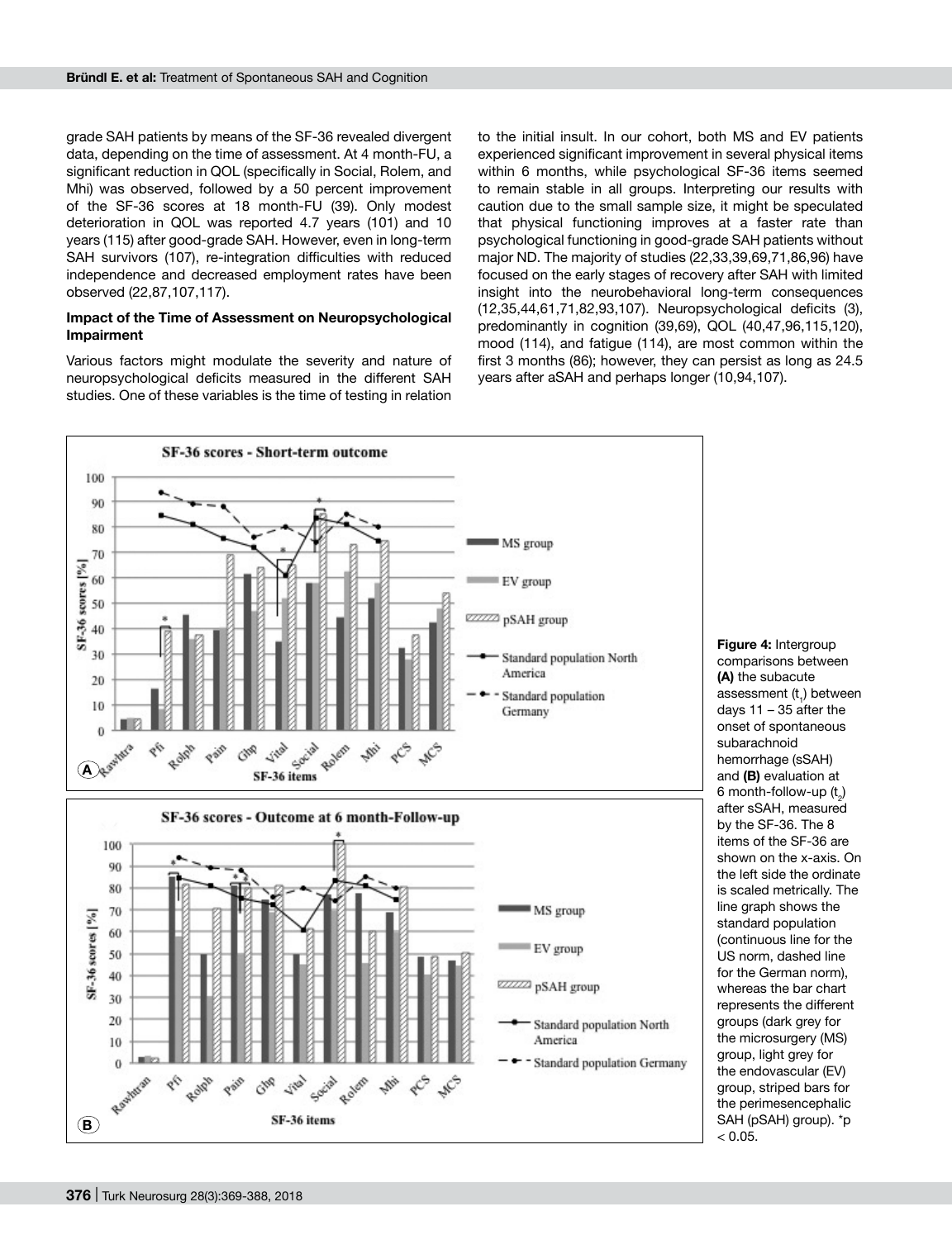# **Table III:** Clinical Course and Outcome Assessment

|                                                                       |                  | <b>Study population</b> |                  |
|-----------------------------------------------------------------------|------------------|-------------------------|------------------|
| <b>Clinical Course, Internal Complications and Outcome Assessment</b> | <b>MS</b>        | EV                      | pSAH             |
| External ventricular drainage                                         |                  |                         |                  |
| Implantation after the onset of SAH [d], mean $\pm$ SD                | $0.50 + 0.55$    | $0.44 \pm 0.73$         | $0.50 + 0.55$    |
| (range)                                                               | $(0 - 1)$        | $(0 - 2)$               | $(0 - 1)$        |
| In situ [d], mean $\pm$ SD                                            | $15.83{\pm}4.88$ | $15.13 \pm 7.68$        | 12.00±4.95       |
| (range)                                                               | $(9 - 23)$       | $(9 - 30)$              | $(5 - 18)$       |
| Replacement [n]                                                       | 0                | 2                       | 1                |
| CSF infection [n]                                                     | 1                | 4                       | 2                |
| Permanent ventriculoperitoneal shunt placement [n]                    | 0                | $\overline{c}$          | 2                |
| Implantation after the onset of SAH [d], mean $\pm$ SD                |                  | 23.50±0.71              | $29.50 + 6.36$   |
| (range)                                                               |                  | $(23 - 24)$             | $(25 - 34)$      |
| Cerebral vasospasm [n]                                                |                  |                         |                  |
| <b>DIND</b>                                                           | 1                | 1                       | 0                |
| <b>TCD</b>                                                            | 6                | 7                       | 3                |
| <b>DSA</b>                                                            | 0                | 2                       | 1                |
| Multimodal neuromonitoring                                            | 1                | 1                       | 0                |
| Intraarterial cerebral spasmolysis <sup>a</sup>                       | 0                | $\overline{c}$          | 0                |
| Treatment-associated lesions on CT scan [n]                           |                  |                         |                  |
| Circumscript ischemia <sup>b</sup>                                    | 2                | 2                       | 0                |
| Brain edema                                                           | 3                | 1                       | 0                |
| Bleeding along the EVD entry route                                    | 1                | 0                       | 1                |
| Hygroma                                                               | 0                | 0                       | 1 <sup>c</sup>   |
| Internal complications [n]                                            |                  |                         |                  |
| Pneumonia                                                             | 2                | 2                       | 0                |
| Compromized pulmonary gas exchange                                    |                  | 1                       | 0                |
| Electrolyte imbalance                                                 | 3                | 6                       | 5                |
| <b>SIADH</b>                                                          | 0                | 0                       | 1                |
| Diabetes insipidus                                                    | 0                | 0                       | 1                |
| ECG alterations, arrhythmia                                           |                  | 2                       | 0                |
| Hypertensive crisis                                                   |                  | 4                       | 2                |
| Seizure                                                               |                  | 1                       | 0                |
| Beginning multiorgan failure (not requiring dialysis)                 | 0                | 1                       | 0                |
| Acute pancreatitis                                                    | 0                | 1                       | 0                |
| Propofol infusion syndrome                                            | 0                |                         | 0                |
| Hypothyroidism                                                        | 0                |                         | 1                |
| Hyperthermia                                                          | n                |                         |                  |
| Hyperglycemia                                                         | 0                | 1                       | 1                |
| Delirium                                                              | 1                | 1                       | 0                |
| Disorientation/agitation                                              | 1                | 1                       | 0                |
| Average length of hospital stay [d], mean ± SD (range)                |                  |                         |                  |
| On the ICU                                                            | $20.17 + 6.91$   | $20.11 \pm 7.85$        | $14.67 \pm 7.92$ |
| (range)                                                               | $(12 - 31)$      | $(9 - 35)$              | $(7 - 29)$       |
| Total                                                                 | 25.17±4.67       | 28.44±6.11              | 26.83±11.05      |
| (range)                                                               | $(21 - 31)$      | $(22 - 40)$             | $(14 - 42)$      |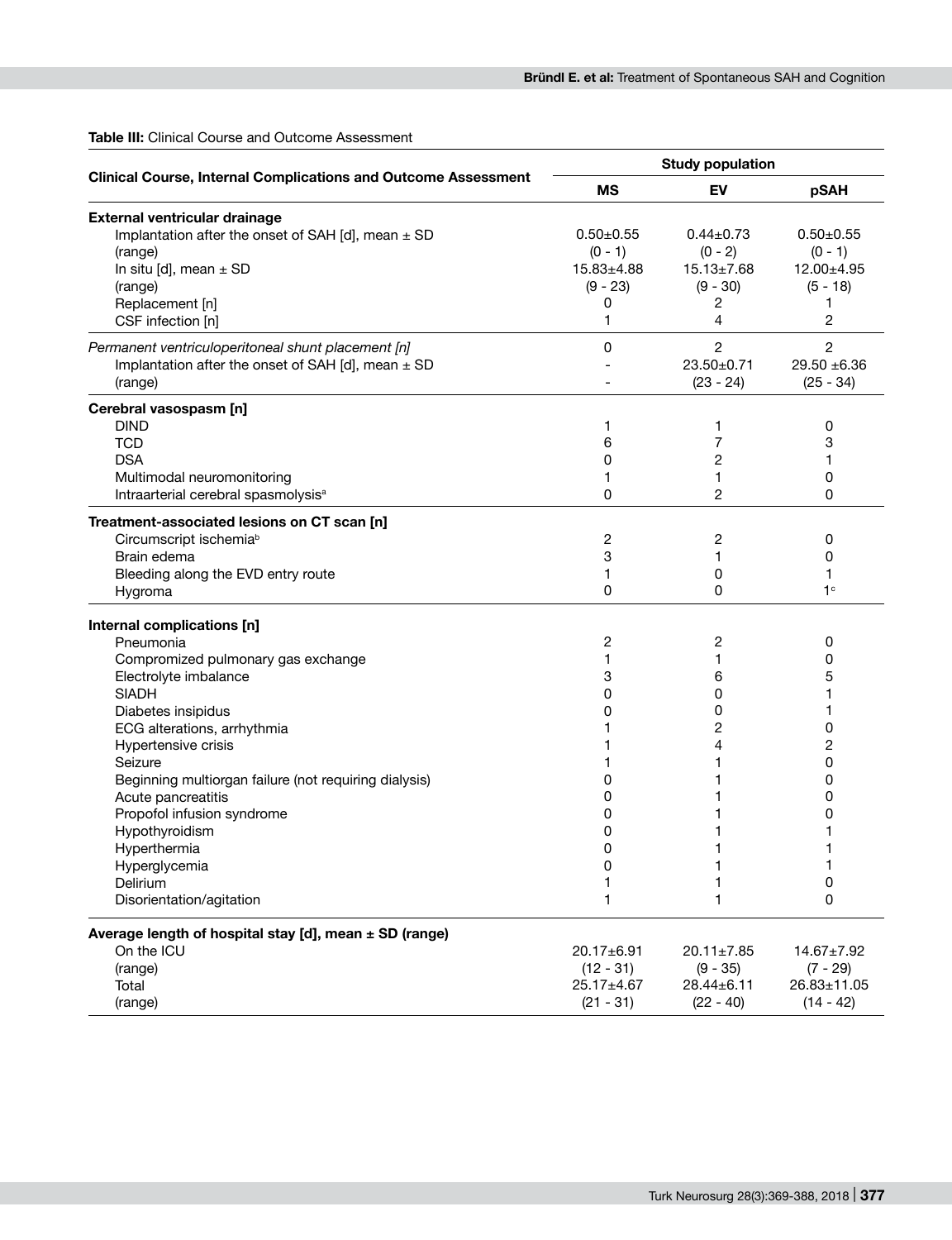**Table III:** Cont.

|                                                                         |                              | <b>Study population</b>         |                                 |
|-------------------------------------------------------------------------|------------------------------|---------------------------------|---------------------------------|
| <b>Clinical Course, Internal Complications and Outcome Assessment</b>   | <b>MS</b>                    | EV                              | pSAH                            |
| Medication at discharge / at FU                                         |                              |                                 |                                 |
| Anticonvulsive drugs                                                    | 1/1                          | 0/1                             | 0/0                             |
| Benzodiazepines                                                         | 0/0                          | 1/0                             | 0/0                             |
| Antidepressants                                                         | 0/0                          | 3/1                             | 1/1                             |
| Neuroleptics                                                            | 0/0                          | 0/0                             | 0/0                             |
| Opioid                                                                  | 2/0                          | 1/1                             | 2/0                             |
| Nicotine patches                                                        | 0/1                          | 0/1                             | 0/1                             |
| Antihypertensive drugs                                                  | 4/3                          | 4/6                             | 3/3                             |
| Thyroid medication                                                      | 3/3                          | 2/2                             | 0/0                             |
| Antiplatelet agents                                                     | 0/0                          | $5*/3$                          | 0/0                             |
| No medication                                                           | 0/2                          | 0/1                             | 0/2                             |
|                                                                         |                              |                                 |                                 |
| Neurological status at discharge / at FU<br>GOS [n]                     |                              |                                 |                                 |
| 5                                                                       | 4/5                          | 7/7                             | 5/6                             |
| 4                                                                       | 0/0                          | 1/2                             | 1/0                             |
| 3                                                                       | 2/1                          | 1/0                             | 0/0                             |
|                                                                         |                              |                                 |                                 |
| $mRS$ [n]                                                               |                              |                                 |                                 |
| 0                                                                       | 4/2                          | 7/3                             | 4/5                             |
| 1                                                                       | 0/3                          | 0/3                             | 2/1                             |
| $\overline{\mathbf{c}}$                                                 | 1/0                          | 1/3                             | 0/0                             |
| 3                                                                       | 0/1                          | 0/0                             | 0/0                             |
| 4                                                                       | 1/0                          | 1/0                             | 0/0                             |
| Patients with new neurological deficit [n]                              |                              |                                 |                                 |
| At discharge                                                            | 0                            | 1                               | 0                               |
| At FU                                                                   | $\mathbf{1}$                 | 3                               | 0                               |
| Employment status at FU [n]                                             |                              |                                 |                                 |
| Returned to work                                                        | 1                            | $\overline{c}$                  | 1                               |
| Attending vocational integration programs                               | 0                            | $\overline{c}$                  | 0                               |
| On sick leave                                                           | 1                            | 3                               | 0                               |
| Unemployed                                                              | 1                            | 1                               | 0                               |
| Unemployed before and after the onset of SAH                            | 0                            | 1                               | 0                               |
| Retired at the onset of SAH                                             | 0                            | 0                               | 1                               |
| No information provided                                                 | 3                            | 0                               | 4                               |
|                                                                         |                              |                                 |                                 |
| Neuropsychological assessment after the onset of SAH<br>(SF-36 and ISR) |                              |                                 |                                 |
| Subacute phase $(t_1)$ [d], mean $\pm$ SD (range)                       | 15.67±4.89<br>$(12 - 25)$    | $14.78 \pm 7.34$<br>$(11 - 34)$ | $14.67 \pm 3.88$<br>$(12 - 22)$ |
| Chronic phase $(t_2)$ [d], mean $\pm$ SD (range)                        | 186.00±9.94<br>$(176 - 204)$ | 185.67±11.32<br>$(169 - 209)$   | 185.83±16.86<br>$(164 - 208)$   |

*<sup>a</sup>Transient placement of transfemoral microcatheters for local intraarterial cerebral spasmolysis (n=1 continuous nimodipine infusion for 3 and 5 days; n=1 single shot infusion of milrinone) to reverse severe cerebral vasospasm. <sup>b</sup> clinically silent ischemia, either in the section of the caudate nucleus, following unintended clipping of the recurrent artery of Heubner, or diffusely in the periventricular white matter; <sup>c</sup> conservatively treated bi-hemispheric hygromas due to CSF overdrainage via the EVD; CSF: cerebrospinal fluid; CT scan: computerized axial tomography scan; d: days; DIND: delayed ischemic neurological deficit (transient dysarthria and paresthesias); DSA: digital subtraction angiography; ECG: electrocardiogram; EV: endovascular treatment group; EVD: external ventricular drainage; FU: 6-month follow-up; GOS: Glasgow Outcome Scale; ICU: intensive care unit; ISR: ICD-10-Symptom-Rating questionnaire; mRS: modified Rankin Scale; MS: microsurgical clipping group; pSAH: perimesencephalic subarachnoid hemorrhage group; SAH: subarachnoid hemorrhage; SD: standard deviation; SF-36: short form 36-item*  health survey; **SIADH:** syndrome of inappropriate antidiuretic hormone secretion;  $t$ ; days 11 - 35 after the onset of SAH (subacute phase);  $t$ <sub>2</sub>: 6 *months after the onset of SAH (chronic phase); TCD: transcranial Doppler ultrasound. \* p < .05.*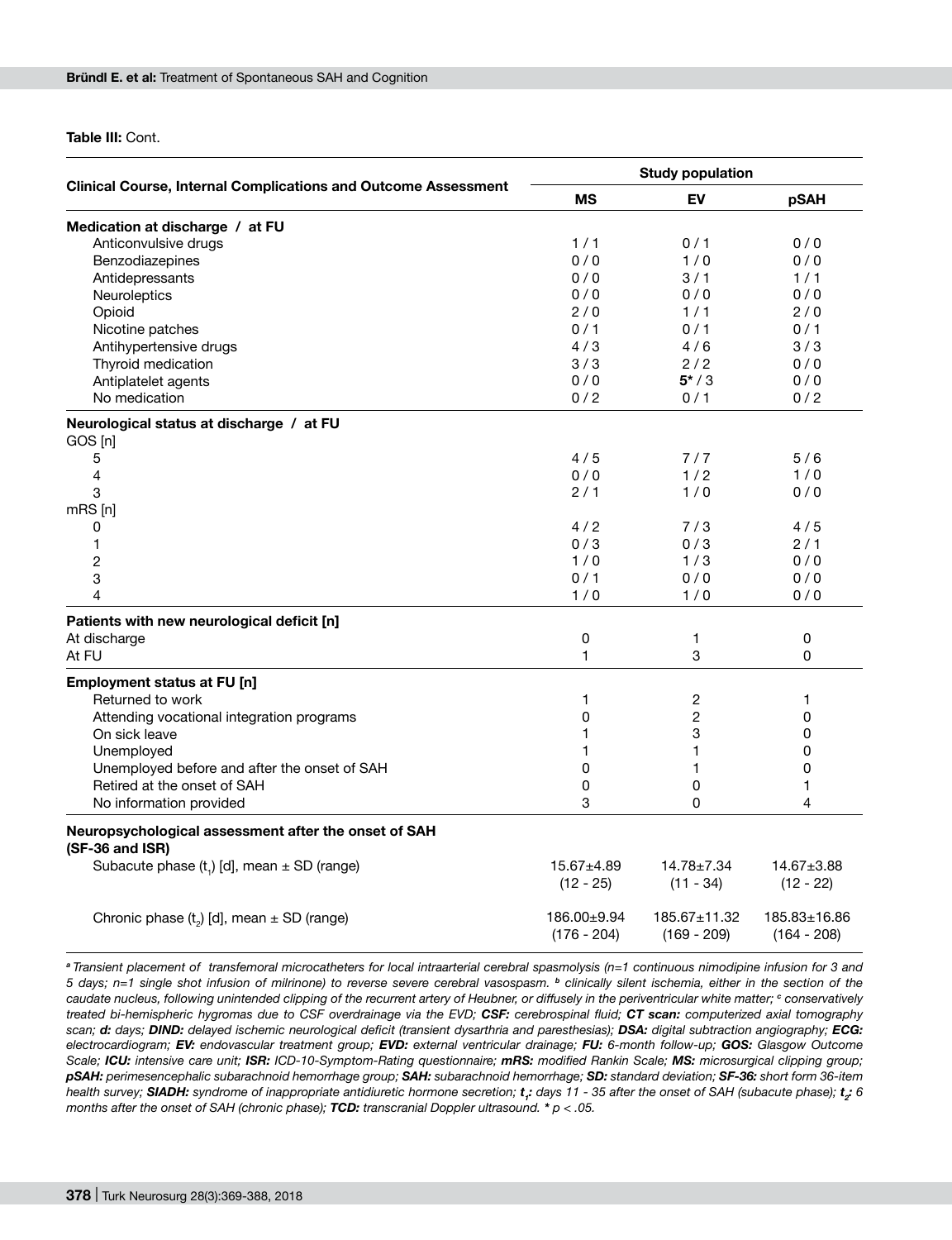|                                                                                                                                                                                                                                                                                                                                                                                                                                                                                                                                                                                                                                                                                                                                                              |                          | MS group                      |                                                                 |            |                         | dhoub<br>밍                      |                                                         |            |                         | pSAH group                    |                                                  |                 |
|--------------------------------------------------------------------------------------------------------------------------------------------------------------------------------------------------------------------------------------------------------------------------------------------------------------------------------------------------------------------------------------------------------------------------------------------------------------------------------------------------------------------------------------------------------------------------------------------------------------------------------------------------------------------------------------------------------------------------------------------------------------|--------------------------|-------------------------------|-----------------------------------------------------------------|------------|-------------------------|---------------------------------|---------------------------------------------------------|------------|-------------------------|-------------------------------|--------------------------------------------------|-----------------|
| Neuropsychological<br>assessment                                                                                                                                                                                                                                                                                                                                                                                                                                                                                                                                                                                                                                                                                                                             | $[mean + SD]$<br>Test t, | $[mean \pm SD]$<br>Test $t_2$ | $t_1$ vs. $t_2$<br>nean $\pm$ SD]<br><b>Difference</b><br>[mean | p-value    | $[mean + SD]$<br>Test t | $[mean \pm SD]$<br>Test $t_{2}$ | $[mean \pm SD]$<br><b>Difference</b><br>$t_1$ vs. $t_2$ | p-value    | $[mean + SD]$<br>Test t | $[mean \pm SD]$<br>Test $t_2$ | $[mean \pm SD]$<br>Difference<br>$t_1$ vs. $t_2$ | p-value         |
| ISR scores                                                                                                                                                                                                                                                                                                                                                                                                                                                                                                                                                                                                                                                                                                                                                   |                          |                               |                                                                 |            |                         |                                 |                                                         |            |                         |                               |                                                  |                 |
| Depression                                                                                                                                                                                                                                                                                                                                                                                                                                                                                                                                                                                                                                                                                                                                                   | $1.75 \pm 1.23$          | $1.38 + .88$                  | $\overline{10}$<br>$-38 + 1$                                    | 443        | $1.81 \pm 1.07$         | $1.44 \pm .94$                  | $36 + 1.30$                                             | 429        | $96 \pm 1.20$           | $.33 + .26$                   | $.63 + 1.12$                                     | 228             |
| Anxiety                                                                                                                                                                                                                                                                                                                                                                                                                                                                                                                                                                                                                                                                                                                                                      | $1.63 + 1.24$            | $.79 + .99$                   | 23<br>$-83 + 1$                                                 | .158       | $1.53 + 83$             | $86_{\pm}.93$                   | $67 + 1.24$                                             | .146       | $79 + 1.38$             | $.33 + .82$                   | $46 + 1.79$                                      | 558             |
| Compulsive-obsessive                                                                                                                                                                                                                                                                                                                                                                                                                                                                                                                                                                                                                                                                                                                                         | $.89 + .81$              | $51 + 77$                     | S.<br>$-28 + 1$                                                 | 542        | $1.04 \pm 1.29$         | $1.22 \pm 1.13$                 | $-19 + 1.97$                                            | 785        | $.28 + .68$             | $.22 \pm .54$                 | $.06 + .95$                                      | 892             |
| Somatoform                                                                                                                                                                                                                                                                                                                                                                                                                                                                                                                                                                                                                                                                                                                                                   | $.67 \pm .63$            | $.39 + .65$                   | 85<br>$28 +$                                                    | 462        | $.70 + .75$             | $52 \pm .47$                    | $.19 + .99$                                             | 589        | $28 + 68$               | $.33 + .82$                   | $-06 + 1.16$                                     | $-911$          |
| Nutrition<br>disorder                                                                                                                                                                                                                                                                                                                                                                                                                                                                                                                                                                                                                                                                                                                                        | $1.28 + 1.36$            | $.44 + .58$                   | SÒ<br>$.83 + 1$                                                 | 120        | $.11 \pm .24$           | $.89 + .71$                     | $-78 + 67$                                              | <b>800</b> | $56 + 1.20$             | $.28 + .53$                   | $28 + 1.44$                                      | 656             |
| Supplementary items                                                                                                                                                                                                                                                                                                                                                                                                                                                                                                                                                                                                                                                                                                                                          | $.67 \pm .37$            | $.35 + .30$                   | $\dot{4}$<br>$32 +$                                             | 717        | $.94 + .58$             | $.83 + .72$                     | $11 \pm .81$                                            | 692        | $35 + 29$               | $.14 \pm .14$                 | $.21 \pm .24$                                    | <b>187</b>      |
| Total                                                                                                                                                                                                                                                                                                                                                                                                                                                                                                                                                                                                                                                                                                                                                        | 6<br>$1.08 +$            | $62 + 41$                     | 61<br>46 <sup>±</sup>                                           | $-121$     | $1.01 + 60$             | $94 \pm .63$                    | $07 + 87$                                               | 822        | $51 \pm 77$             | $.25 \pm .44$                 | $.25 \pm .92$                                    | 529             |
| Physical items                                                                                                                                                                                                                                                                                                                                                                                                                                                                                                                                                                                                                                                                                                                                               |                          |                               |                                                                 |            |                         |                                 |                                                         |            |                         |                               |                                                  |                 |
| SF-36 scores                                                                                                                                                                                                                                                                                                                                                                                                                                                                                                                                                                                                                                                                                                                                                 |                          |                               |                                                                 |            |                         |                                 |                                                         |            |                         |                               |                                                  |                 |
| Rawhtran                                                                                                                                                                                                                                                                                                                                                                                                                                                                                                                                                                                                                                                                                                                                                     | $4.33 + .82$             | $2.67 \pm 1.37$               | $1.67 \pm 1.37$                                                 | $031*$     | $4.75 + .46$            | $3.50 + 1.41$                   | $1.25 \pm 1.39$                                         | $038*$     | $4.40 + .55$            | $2.20 + 1.10$                 | $2.20 + 1.64$                                    | $\ddot{\theta}$ |
| ΣЕ                                                                                                                                                                                                                                                                                                                                                                                                                                                                                                                                                                                                                                                                                                                                                           | $16.67 \pm 19.41$        | 85.00±8.94                    | $-68.33 + 21.60$                                                | $.001*$    | $8.33 + 19.69$          | 57.78±29.27                     | $-49.44 + 27.66$                                        | $.001*$    | 39.17±40.67             | $81.57 + 25.20$               | $-42.41 + 54.01$                                 | .112            |
| Rolph                                                                                                                                                                                                                                                                                                                                                                                                                                                                                                                                                                                                                                                                                                                                                        | 45.83±45.87              | 50.00±38.73                   | $-4.17 + 57.92$                                                 | .867       | $36.11 \pm 48.59$       | $30.56 + 46.40$                 | 5.56±67.06                                              | 810        | $37.50 + 41.08$         | 70.83±45.87                   | $-33.33 \pm 70.12$                               | .297            |
| Pain                                                                                                                                                                                                                                                                                                                                                                                                                                                                                                                                                                                                                                                                                                                                                         | $39.83 + 31.10$          | $80.83 \pm 18.29$             | $-41.00 + 34.61$                                                | $.034*$    | $40.67 + 38.29$         | 49.56±33.21                     | $-8.89 + 34.92$                                         | 467        | $69.00 + 27.86$         | $80.17 \pm 21.99$             | $-11.17 + 41.96$                                 | 543             |
| Ghp                                                                                                                                                                                                                                                                                                                                                                                                                                                                                                                                                                                                                                                                                                                                                          | $61.83 \pm 12.14$        | 75.00±15.68                   | $-13.17 + 17.10$                                                | .118       | $47.33 \pm 15.24$       | $68.89 + 19.46$                 | $-21.56 + 20.54$                                        | $.014*$    | $64.33 \pm 18.60$       | $81.17 \pm 19.08$             | $-16.83 + 20.72$                                 | 103             |
| Psychological items                                                                                                                                                                                                                                                                                                                                                                                                                                                                                                                                                                                                                                                                                                                                          |                          |                               |                                                                 |            |                         |                                 |                                                         |            |                         |                               |                                                  |                 |
| Vital                                                                                                                                                                                                                                                                                                                                                                                                                                                                                                                                                                                                                                                                                                                                                        | $35.00 + 15.17$          | 50.00±18.71                   | $-15.00 + 15.49$                                                | 064        | $52.22 \pm 20.48$       | 45.00±16.77                     | $7.22 + 26.35$                                          | 435        | 65.00±10.00             | $61.67 + 25.43$               | $3.33 + 25.43$                                   | 761             |
| Social                                                                                                                                                                                                                                                                                                                                                                                                                                                                                                                                                                                                                                                                                                                                                       | 58.33±23.27              | 77.08±25.52                   | $-29.32$<br>$-18.75 +$                                          | .178       | 58.33±28.64             | 69.44±27.32                     | $-11.11 \pm 36.68$                                      | <b>390</b> | $85.42 \pm 14.61$       | 100.00±0.00                   | $-14.58 + 14.61$                                 | 058             |
| Rolem                                                                                                                                                                                                                                                                                                                                                                                                                                                                                                                                                                                                                                                                                                                                                        | 44.44±45.54              | $77.78 + 27.22$               | $-51.64$<br>$-33.34+$                                           | .175       | $62.50 + 51.75$         | 45.83±50.20                     | $16.67 + 64.24$                                         | -487       | $73.33 \pm 43.46$       | $60.00 + 54.77$               | $13.33 + 50.55$                                  | 587             |
| Š                                                                                                                                                                                                                                                                                                                                                                                                                                                                                                                                                                                                                                                                                                                                                            | $52.00 + 15.59$          | $68.67 \pm 17.42$             | $-16.67 + 20.46$                                                | <b>103</b> | $58.22 \pm 22.81$       | 59.56±24.61                     | $-1.33 + 36.39$                                         | 915        | 74.67±16.72             | 80.67±16.86                   | $-6.00 + 23.97$                                  | 567             |
| PCS                                                                                                                                                                                                                                                                                                                                                                                                                                                                                                                                                                                                                                                                                                                                                          | $32.34 + 8.01$           | 48.74±4.52                    | $-16.41 \pm 10.05$                                              | òro.       | $28.22 + 9.36$          | $40.68 + 11.91$                 | $-12.46 \pm 11.04$                                      | $.015*$    | $37.78 + 12.95$         | 48.74±9.33                    | $-10.96 + 19.10$                                 | 269             |
| <b>MCS</b>                                                                                                                                                                                                                                                                                                                                                                                                                                                                                                                                                                                                                                                                                                                                                   | $42.69 + 9.24$           | 46.69±10.94                   | $-4.01 + 11.68$                                                 | 439        | $48.34 \pm 13.61$       | 44.56±12.01                     | $3.78 + 15.59$                                          | 515        | $54.10 + 11.42$         | 50.09±8.03                    | $4.02 + 9.32$                                    | 390             |
|                                                                                                                                                                                                                                                                                                                                                                                                                                                                                                                                                                                                                                                                                                                                                              |                          |                               |                                                                 |            |                         |                                 |                                                         |            |                         |                               | (*Statistical significance: p < .05)             |                 |
| German version of the 36-Item Short Form Health Survey; Social social functioning; test tr, test in the subacute phase after the onset of bleeding (between day 11 to 35 after subarachnoid<br>Rawhtran: health transition item; Rolem: Role limitations because of emotional problems; Rolph: role limitations because of physical health problems; SD: standard deviation; SF-36:<br>EV: endovascular aneurysm occlusion group; Ghp: general health perceptions; ISR: ICD-10-Symptom-Rating questionnaire; MCS: Mental component summary; Mhi: general mental health;<br>MS: microsurgical aneurysm occlusion group; Pain: bodily pain; PCS: physical component summary; Pfi: physical functioning; pSAH: perimesencephalic subarachnoid hemorrhage group; |                          |                               |                                                                 |            |                         |                                 |                                                         |            |                         |                               |                                                  |                 |

Turk Neurosurg 28(3):369-388, 2018 | **379**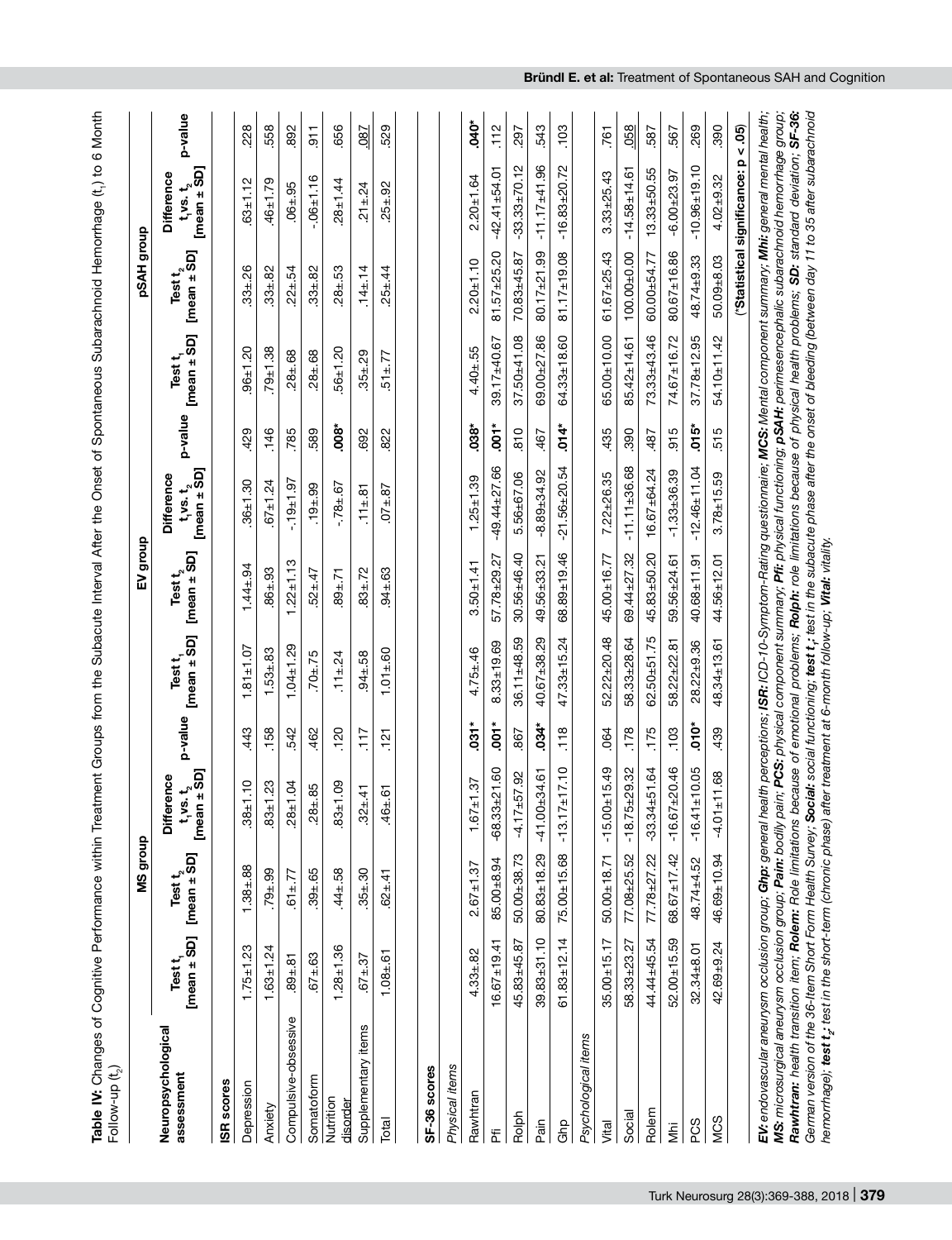| Neuropsychological                                                                                                                                                                      | Test scores<br><b>ANOVA-</b><br>[p-value] |                |             | of test scores at test t <sub>i</sub><br>[ənlɛʌ - d] | Intergroup comparisons Intergroup comparisons |                 | of test scores at test t <sub>2</sub><br>[ənləv - q] |                       |                   | Differences test t <sub>2</sub> - t <sub>1</sub> [mean ± SD] |                   | <b>ANOVA - Test</b><br>differences   |             | Intergroup comparisons<br>of test differences ${\sf t}_2$<br>[ənləv - q] | سمب<br>ا              |
|-----------------------------------------------------------------------------------------------------------------------------------------------------------------------------------------|-------------------------------------------|----------------|-------------|------------------------------------------------------|-----------------------------------------------|-----------------|------------------------------------------------------|-----------------------|-------------------|--------------------------------------------------------------|-------------------|--------------------------------------|-------------|--------------------------------------------------------------------------|-----------------------|
| assessment                                                                                                                                                                              | سم                                        | ⊷              | MS vs.<br>밍 | MS vs.<br><b>PSAH</b>                                | EV vs.<br><b>PSAH</b>                         | MS vs.<br>밄     | MS vs.<br><b>PSAH</b>                                | <b>PSAH</b><br>EV vs. | SM                | 밍                                                            | <b>HVSdd</b>      | [p-value]<br>$t_{2}$ – $t_{1}$       | MS vs.<br>모 | MS vs.<br><b>PSAH</b>                                                    | EV vs.<br><b>PSAH</b> |
| ISR scores                                                                                                                                                                              |                                           |                |             |                                                      |                                               |                 |                                                      |                       |                   |                                                              |                   |                                      |             |                                                                          |                       |
| Depression                                                                                                                                                                              | 355                                       | $.036*$        | 928         | 251                                                  | 181                                           | 870             | $.035*$                                              | $.016*$               | $-.38 + 1.10$     | $-36 + 1.30$                                                 | $-03 + 1.12$      | 905                                  | 983         | 722                                                                      | 681                   |
| Anxiety                                                                                                                                                                                 | 378                                       | 535            | 872         | 216                                                  | 231                                           | 887             | 398                                                  | 289                   | $-0.83 + 1.23$    | $-0.67 \pm 1.24$                                             | $-46 \pm 1.79$    | 900                                  | 826         | 652                                                                      | 783                   |
| Compulsive-obsessive                                                                                                                                                                    | 372                                       | .127           | 786         | 314                                                  | 176                                           | 216             | 465                                                  | 050                   | $-28 + 1.04$      | $.19 + 1.97$                                                 | $-06 + 95$        | 843                                  | 567         | $\overline{8}$                                                           | 765                   |
| Somatoform                                                                                                                                                                              | 491                                       | 845            | 921         | 350                                                  | 264                                           | 702             | 881                                                  | 586                   | $-28 + 85$        | $-19 + 99$                                                   | $06 + 1.16$       | 838                                  | 863         | 573                                                                      | 655                   |
| Nutrition disorder                                                                                                                                                                      | $\overline{5}$                            | .176           | $035*$      | 213                                                  | 396                                           | $-197$          | 652                                                  | 082                   | $-0.1 + 0.09$     | $78 + 67$                                                    | $-28 + 1.44$      | $.025*$                              | $.009*$     | 371                                                                      | 072                   |
| Supplementary<br><b>Items</b>                                                                                                                                                           | $\overline{C}$                            | $.045*$        | 265         | 243                                                  | $.024*$                                       | 086             | 487                                                  | $.018*$               | $-.32 \pm .41$    | $-11 \pm .81$                                                | $-21 \pm 24$      | 804                                  | 516         | 751                                                                      | 761                   |
| Total                                                                                                                                                                                   | 267                                       | $\overline{5}$ | 849         | .149                                                 | 162                                           | 255             | 253                                                  | $.024*$               | $-46 + 61$        | $-0.14.87$                                                   | $-25 + 92$        | 665                                  | 374         | .666                                                                     | 672                   |
|                                                                                                                                                                                         |                                           |                |             |                                                      |                                               |                 |                                                      |                       |                   |                                                              |                   |                                      |             |                                                                          |                       |
| SF-36 scores                                                                                                                                                                            |                                           |                |             |                                                      |                                               |                 |                                                      |                       |                   |                                                              |                   |                                      |             |                                                                          |                       |
| Physical items                                                                                                                                                                          |                                           |                |             |                                                      |                                               |                 |                                                      |                       |                   |                                                              |                   |                                      |             |                                                                          |                       |
| Rawhtran                                                                                                                                                                                | .596                                      | 231            | 318         | 845                                                  | 614                                           | 262             | 569                                                  | <b>105</b>            | $-1.67 + 1.37$    | $-1.25 \pm 1.39$                                             | $-2.20 + 1.64$    | 529                                  | 602         | 552                                                                      | 267                   |
| ۴Ï                                                                                                                                                                                      | 122                                       | $\frac{80}{2}$ | 567         | .168                                                 | .045*                                         | .046*           | 808                                                  | $\overline{22}$       | 68.33±21.60       | 49.44±27.66                                                  | $42.41 + 54.01$   | 441                                  | 330         | 225                                                                      | 713                   |
| Rolph                                                                                                                                                                                   | $-917$                                    | 249            | 692         | 757                                                  | 955                                           | 415             | 425                                                  | $\frac{5}{10}$        | $4.17 + 57.92$    | $-5.56 + 67.06$                                              | $33.33 \pm 70.12$ | 534                                  | 782         | 451                                                                      | 275                   |
| Pain                                                                                                                                                                                    | 239                                       | .055           | 963         | .151                                                 | <b>128</b>                                    | $-040$          | 966                                                  | $.044*$               | 41.00±34.61       | $8.89 + 34.92$                                               | $11.17 + 41.96$   | 242                                  | .116        | .179                                                                     | 908                   |
| ලි<br>ල                                                                                                                                                                                 | 095                                       | 459            | 093         | 783                                                  | .052                                          | 536             | 568                                                  | 221                   | $13.17 \pm 17.10$ | $21.56 + 20.54$                                              | $16.83 + 20.72$   | 719                                  | 430         | 751                                                                      | 655                   |
| Psychological items                                                                                                                                                                     |                                           |                |             |                                                      |                                               |                 |                                                      |                       |                   |                                                              |                   |                                      |             |                                                                          |                       |
| Vital                                                                                                                                                                                   | $.020*$                                   | 308            | .066        | $.006*$                                              | 163                                           | 642             | 327                                                  | 132                   | $5.00 + 15.49$    | $-7.22 \pm 26.35$                                            | $-3.33 + 25.43$   | 211                                  | 80          | 194                                                                      | 758                   |
| Social                                                                                                                                                                                  | 092                                       | 057            | 1,000       | .066                                                 | .046*                                         | 530             | 097                                                  | $.020*$               | $18.75 + 29.32$   | $11.11 \pm 36.68$                                            | $14.58 + 14.61$   | 890                                  | 634         | 812                                                                      | 828                   |
| Rolem                                                                                                                                                                                   | 559                                       | 421            | .384        | 327                                                  | 803                                           | 208             | 675                                                  | 405                   | $33.34 + 51.64$   | $-16.67 + 64.24$                                             | $-13.33 + 50.55$  | 255                                  | <b>125</b>  | T6L                                                                      | 920                   |
| ΪÄ                                                                                                                                                                                      | <sup>137</sup>                            | .185           | 550         | .058                                                 | 125                                           | 417             | 331                                                  | 070                   | $16.67 + 20.46$   | $1.33 + 36.39$                                               | $6.00 + 23.97$    | 618                                  | 335         | 538                                                                      | 767                   |
| PCS                                                                                                                                                                                     | .166                                      | .150           | 289         | .404                                                 | 066                                           | $\frac{131}{2}$ | <b>791</b>                                           | 078                   | $6.41 \pm 10.05$  | $12.46 \pm 11.04$                                            | $10.96 + 19.10$   | .776                                 | 589         | 508                                                                      | 846                   |
| <b>MCS</b>                                                                                                                                                                              | 303                                       | 443            | 246         | .144                                                 | 606                                           | 720             | 398                                                  | 214                   | $4.01 + 11.68$    | $-3.78 + 15.59$                                              | $-4.02 + 9.32$    | .490                                 | 286         | 326                                                                      | 975                   |
|                                                                                                                                                                                         |                                           |                |             |                                                      |                                               |                 |                                                      |                       |                   |                                                              |                   | (*Statistical significance: p < .05) |             |                                                                          |                       |
| EV: endovascular aneurysm occlusion group; <b>Ghp:</b> general health perceptions; ISR: ICD-10-Symptom-Rating questionnaire; MCS: Mental component summary; Mhi: general mental health; |                                           |                |             |                                                      |                                               |                 |                                                      |                       |                   |                                                              |                   |                                      |             |                                                                          |                       |

Table V: Intergroup Comparisons of Cognitive Tests: Differences Between the Treatment Groups **Table V:** Intergroup Comparisons of Cognitive Tests: Differences Between the Treatment Groups MS: microsurgical aneurysm occlusion group; **Pain:** bodily pain; **PCS:** physical component summary; **Pfi:** physical functioning; **pSAH:** perimesencephalic subarachnoid hemorrhage group;<br>**Rawhtran:** health transition item; MS: microsurgical aneurysm occlusion group; Pain; bodily pain; PCS: physical component summary; Pfi: physical functioning; pSAH: perimesencephalic subarachnoid hemorrhage group; *German version of the 36-Item Short Form Health Survey; Social: social functioning; test t1: test in the subacute phase after the onset of bleeding (between day 11 to 35 after subarachnoid*  Rawhtran: health transition item; Rolem: Role limitations because of emotional problems; Rolph: role limitations because of physical health problems; SD: standard deviation; SE-36: *hemorrhage); test t2: test in the short-term (chronic phase) after treatment at 6-month follow-up; Vital: vitality.*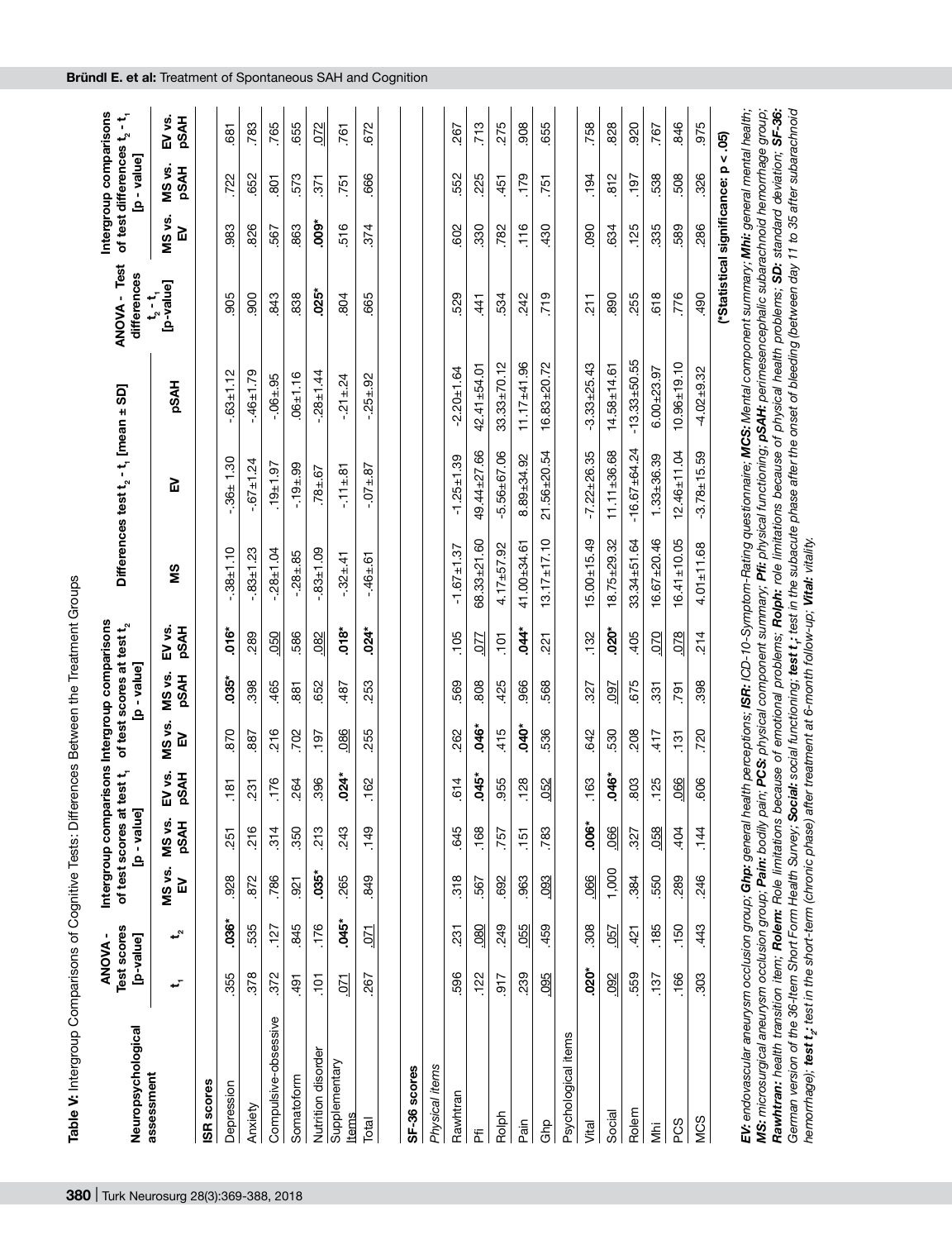Meta-analyses by Al-Khindi et al. (3), and by Egeto et al.(25) suggest that clipping might be associated with a more favorable cognitive performance in the early stages (i.e. within 6 months after treatment) after SAH and, in the long-term (≥12 months post-treatment), a superior cognitive outcome after coiling. This theory equals our results that, at 6 months, MS patients performed significantly better than the EV group. Interestingly, together with others (30), we yielded contrary results (with impaired short-term executive processing in MS patients) when analyzing treatment-associated effects on cognition in patients with anterior circulation UIA (17). So far, only two other SAH studies (29,55), comparing treatment-specific effects on cognition, conducted FU-testing (10 days (29), 3 months (55), 6 months (29), and 12 months (55) post-treatment) and, thus, provide some information on the time course of cognitive changes. The results are consistent with our findings: In both cohorts, both treatment groups were impaired on a wide range of cognitive tests and experienced minor improvements in a few domains during the months following treatment. At medium-length FU (3(55) and 6 months (29)), clipped patients outperformed the coiled patients in the executive, visuospatial and intelligence domains. No intergroup differences emerged at the 12 month-FU. Several previous SAH studies indicated a recovery of neuropsychological functions at different rates (29,37,55,86,87) over time (13,67,81,86,108). Yet, the data from the recent meta-analysis (25) hypothesizes that SAH survivors do not return to pre-existing levels of cognitive functioning after treatment. To date, only Vieira et al.(112) provided pre-treatment data (1-2 weeks after SAH and 2 weeks post-treatment). In qualification, it should be stated, that the unique results of Frazer et al.(29)(with superior functioning of MS patients) may have been influenced by preexisting group differences as to greater pre-morbid intelligence scores in the surgery group. A comparable limitation of our study, that cannot be disregarded, is the lack of data on premorbid intelligence scores and educational status. Due to the variability in educational level, Santiago-Ramajo et al.(99) repeated their study analyses, excluding the participants with less than 7 years of schooling, and obtained the same results.

The inconclusive findings may represent artifacts of incomplete recovery, especially when the neuropsychological outcome is assessed within 1 month after ictus (55,71). The time delay of serial outcome evaluation between the acute stage of recovery and the late stages, approaching maximum recovery, might ensure the stability of cognitive profiles and increase the validity of neuropsychological outcome data.

### **Impact of the Treatment Procedure on Neuropsychological Impairment**

Another factor that can intervene in the cognitive outcome of SAH patients may be the type of treatment applied. Several authors found no treatment-specific differences in cognition at 3 (55) and 4 months (99) after SAH, and similar QOL at 14 months (91), 1 year (90), and 24.5 years (107) after SAH. In our study, summary scores of the two surveys did not differ between the MS and the EV group, either. However, clipped patients reported better short-term Pfi, less Pain, and more alleviation in nutrition disorder than coiled patients.

The prolonged cephalgia in the EV group might be related to the longer persistence of blood in the basal cisterns compared to MS patients undergoing craniotomy, clipping, and intraoperative irrigation of subarachnoid blood. Agreeing with Frazer et al. (29), these findings could be interpreted that clipped patients experienced a greater initial decline in cognition from pre-morbid levels and, thus, had further ground to recover than coiled patients. By contrast, others suggested a more deleterious effect of MS compared to EV (49,70,73,105), since they could show more cognitive impairment (depression, executive dysfunction, memory deficits) (7,24,28,34) at least 1 year after surgery. Chan et al. (24) reasoned that, in clipped patients, the deficit might be attributed to an encoding deficit in contrast to a retrieval deficit in coiled patients.

Aneurysm management has been changing (18,102) since the introduction (32) of EV in 1991 (32) and its ongoing technical refinement. Coiled patients scored better in neuropsychological measures in more recent years, which might in part be attributed to advances in endovascular techniques (25). In contrast, MS has been performed since the late 1930s, and the rate of advances in this procedure has slowed. Nowadays, EV has become a common method and oftentimes the initial treatment of choice for repair of intracranial aneurysms given its less invasive nature (7,9,24,34,60,105). In contrast, clipping requires craniotomy, brain tissue retraction, and direct manipulation of arteries, which bears the risk of injury to perforating branches with consecutive reduction of blood flow (21,24). The multicenter ISAT was the first and most comprehensive study, directly comparing the safety and efficacy of MS and EV techniques after aSAH with respect to differences in neurological morbidity and mortality rates (73), and in the N-ISAT, a substudy on the "Neuropsychological Outcomes from the ISAT", in neuropsychological outcome (105). The controversially discussed results deemed EV superior to MS with regard to lower risk of death and dependency at 1 year versus 2 months post-treatment (74). Cognitive impairment was more common in the MS group, and QOL was poorer in neuropsychologically disabled patients across both treatment modalities (23,105). After the publication of this study, a series of studies with conflicting data complicated the discussion. The majority of authors (7,29,55,91,99,103) disproved the hypothesis that the aneurysm-securing procedure poses an influencing factor on cognitive outcome after aSAH. Most recently, a valuable metaanalysis (25) systematically reviewed the literature (7,24,26,28, 34,55,58,59,89,91,99,112) on treatment-specific differences in cognitive outcome after aSAH and dismissed differences between both treatment approaches in most instances.

As highlighted by Egeto et al.(25), with 13 studies available, the comparative literature on treatment modality-dependent effects on cognitive processing after sSAH is sparse. Even fewer authors, like Koivisto et al.(55), have their patients randomly assigned to either MS or EV. Compared to a high volume center treating several aneurysms per day, with MS and EV of 150 patients per year our institution ranges in the middle field. Thus, our institutional neurovascular volume is representative for the majority of neurovascular centers. It has to be emphasized that a randomized study design would be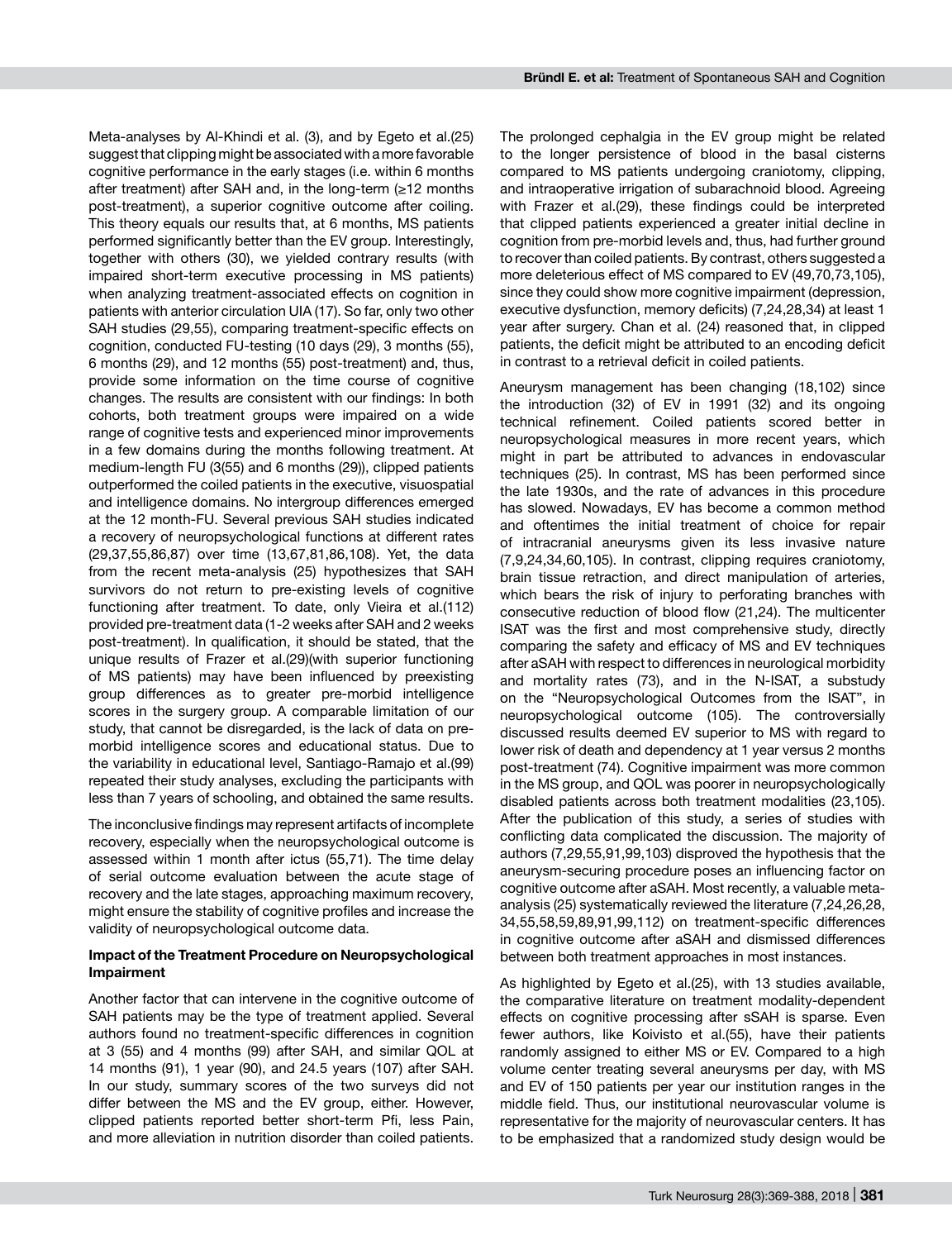preferable to our experimental trial to investigate the effects of treatment on cognitive processing. However, bounded by our annual patient volume and ethical considerations, a randomization in a medium-volume clinic on a single-center basis is hardly feasible. Thus, as described in the Material and Methods section, much effort has been made to analyze three homogeneous patient groups including a FU assessment for cognitive short-term and mid-term outcome. The basic characteristics of our cohort were comparable in all treatment groups in terms of gender, age, co-morbidities, severity of subarachnoid bleeding (27), and clinical grade (41). We caveat the statement with the note that our study is not powered to detect differences due to the small number. In a larger series, an additional power analysis of interactions between aneurysm location, treatment, and cognitive outcome is recommended. The presented groups are imbalanced in terms of a higher proportion of MCA aneurysms in favor of the surgical group, more antiplatelet drug intake at  ${\sf t}_\text{\tiny 1}$  (EV) and a longer mean time spent on mechanical ventilatory support (pSAH). In adults, the time of anesthesia is extremely unlikely to influence cognitive performance, especially 6 months after treatment. Besides, all but one pSAH patient received intubation anesthesia for DSA, which allows the exclusion of general anesthesia as a negative confounding factor for the evaluation of post-treatment neurocognitive outcome. The predominance of MCA aneurysms could have a significant confounding effect on outcomes, given very different potential perforator injuries and extent of dissection required. From a microsurgical perspective, this fact seems to be negligible, as dominant-side and non-dominant-side pterional approaches were used equally (n=3 each). In a larger sample size, these issues should be considered as a covariate in analysis to control for its impact.

MRI studies comparing brain structure damage consequent to MS or EV have rarely been reported. Several authors suggest more frontotemporal lesions after MS (34,91). On the other hand, it is remarkable that silent thromboembolic events are a common finding after coiling despite meticulous technique and systemic anticoagulation. In this context, it is worth noting that (besides the patient's age, overall medical condition or presence of an intraparenchymal hemorrhage) aneurysm location and morphology are crucial in the selection of treatment type, thus introducing a bias. While most anterior communicating artery (ACoA) aneurysm ruptures are eligible for either clipping or coiling, the angioanatomical features of MCA aneurysms (for example, adjacent arterial branches and small dome/neck ratios) usually constitute a contraindication for EV. As a consequence, studies with higher MCA rupture rates were, in some domains, associated with a more similar performance between clipped and coiled patients (25).

We would like to emphasize that MS and EV must not be considered as competing procedures but rather as two complementary methods for optimal aneurysm treatment. Our results underline that a collaborative interdisciplinary discourse between experienced interventional neuroradiologists and vascular neurosurgeons, integrated into a neurovascular team, is crucial for establishing the best and highly individualized therapeutic strategy with respect not only to

aneurysm repair but also to the patient's ideal functional and neuropsychological outcome.

### **Impact of the Bleeding Event Itself on Neuropsychological Impairment**

Our cohort comprises a reference group with pSAH patients, characterized by conservative management, to further illuminate the effect of the aneurysm treatment *per se* on cognitive and functional outcome. 10% of spontaneous bleeding events are non-aneurysmal perimesencephalic (63). Both aSAH and pSAH patients suffer from neuropsychological deficits after ictus (14,52). In our series, the pSAH patients performed significantly better in various aspects of physical and psychological functioning at  $t<sub>1</sub>$  and  $t<sub>2</sub>$  than aSAH patients. In contrast to the treatment groups, our pSAH patients performed similar to healthy controls in most indices. Given our small sample size and the relatively short FU interval of 6 months, it has to be considered that subtle deficits in cognition and QOL after pSAH might not have been detected with the self-report measures applied. Contrary to former assumptions, which attested pSAH patients a favorable prognosis (16,95), more recent findings (64, 65) indicated that pSAH might not be as benign as previously believed. On average 39 months after pSAH, survivors continued to suffer from cephalgia, depression, obliviousness, mild cognitive deficits and inability to resume their previous occupations (64,65). In conclusion, the aneurysm-securing procedure alone does not sufficiently explain impaired neuropsychological outcome. The pathophysiology and origin of cognitive impairment after SAH is not completely understood (94). A growing body of evidence suggests that the severity of the hemorrhage (7,42-44,49,52,81,82) and the consecutive combination of focal (66) and diffuse brain injury (7,8,68,111) primarily cause the neuropsychological alterations after SAH, rather than the aneurysm location or the selected treatment maneuver (43,46,48,56,80,81).

In our trial, all sSAH groups, the pSAH patients alike, experienced a significant deterioration in Rawhtran. This fact might be attributed to the psychological traumatization by the event of bleeding itself (5,11,76-78), especially in the short-term. The risk of developing chronic post-traumatic stress disorder (PTSD) (45) might depend on the traumatic event itself, since, for example, the risk for PTSD seems to be much lower after myocardial infarction than after SAH or mild head injury (106). Interestingly, there are systematic differences in selfand proxy-rated QOL with an under-reporting of symptoms and minimizing of complaints by the burdened patients (19). It is hypothesized that brain injury may weaken the patient's capacity to intentionally suppress intrusive thoughts leading to increased avoidance or to undue unconcern, neglect or unawareness of symptoms (19). We argue that this fact should be considered when evaluating cognition, in particular in selfreport assessments. In our study design, however, confounders seem to be minimized by the selection of good-grade SAH patients and by the information given in the semi-structured interview.

#### **Methodological Considerations**

**Limits:** The small sample size is a commonly acknowledged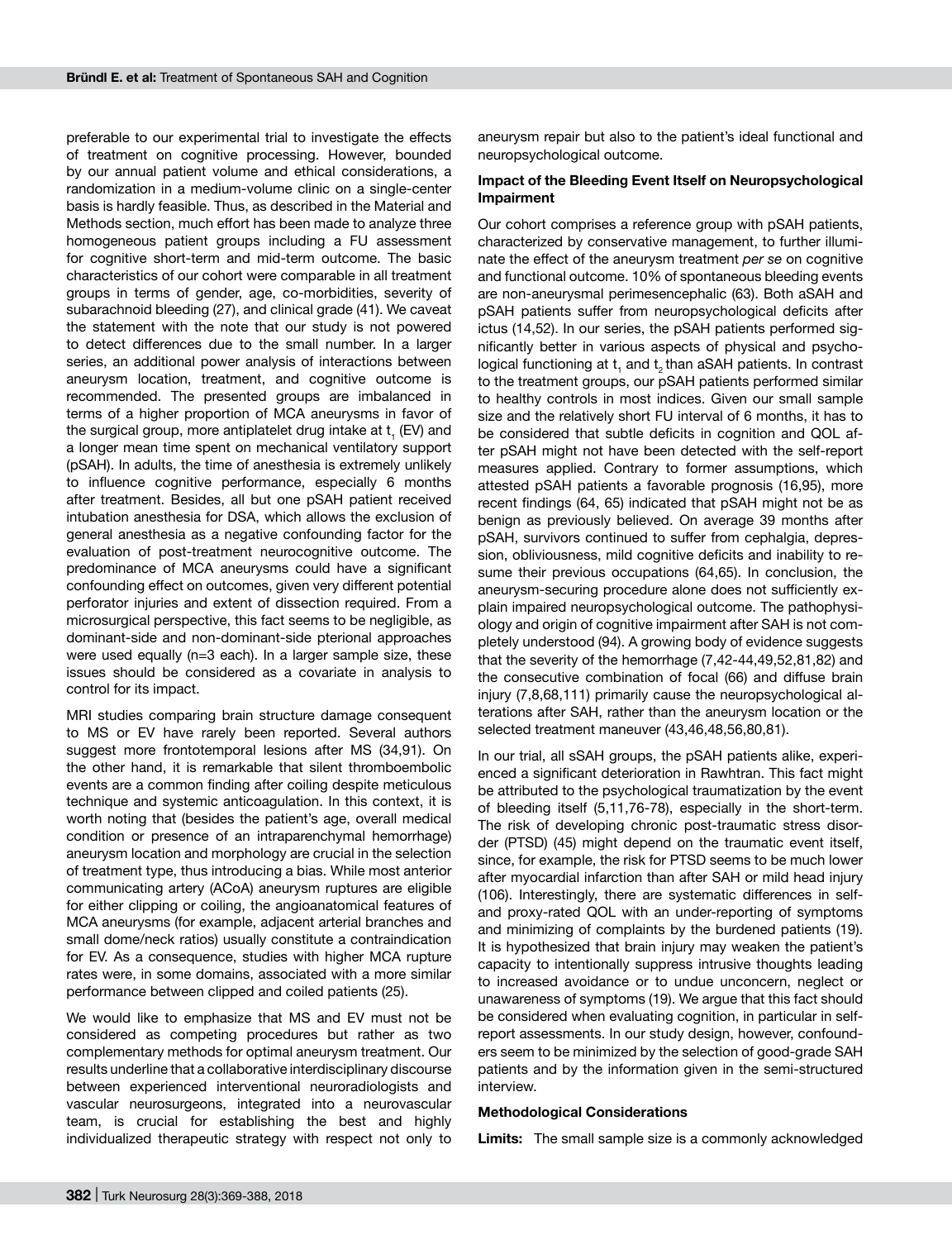methodological limitation, which may tremendously affect the results. However, we preferred analyzing homogeneous groups to recruiting a larger but inhomogeneous cohort, which might be susceptible to misinterpretations. The strict and very detailed selection criteria were set up to minimize confounding variables and to maximize the generalizability by generating valid and robust data.

A caveat to our findings is the typically reported selection bias by the overrepresentation of "ideal" SAH patients with good neurological status on admission. This degree of collective homogeneity may limit potential test performance differences. Furthermore, our results, reflecting the best condition attainable, are probably not applicable to poor-grade SAH patients. In almost all SAH trials on treatment-dependent cognitive outcome (7,24,26,28,29,34,55,58,59,89,99,112), the majority of patients enrolled initially presented with a good clinical grade (25). Solely, Proust et al.(91) published a collective with a higher proportion of HH grade III-IV cases. From a methodological point of view, a major reason for the omission of poor-grade SAH individuals is the assumable inability or unwillingness to undergo a demanding neuropsychological test battery. Moreover, only 21/26 recruited patients could be assessed cognitively at FU. One may speculate that the 5 excluded patients were unable to complete the cognitive assessment due to severe neuropsychological impairment, and, hence, the true impairment rate was underestimated.

Instead of a performance-based neuropsychological assessment, this study is based on self-report measures, which might not be sensitive and comprehensive enough to detect all impaired patients, and which do not systematically cover all relevant cognitive domains. However, subjective experience of neuropsychological dysfunction is considerable from a QOL perspective. In addition, the error rate due to potential fatigue in lengthy, comprehensive and demanding cognitive batteries might be minimized. Rapid and sensitive bedside screening tools like the SF-36 and the ISR can be used to identify candidates for detailed neuropsychological assessment.

Early outcome evaluation at acute stages bears the risk of detecting transient and non-final differing negative effects of aneurysm treatment on cognitive performance, leveling off or even worsening over time, or the risk of measuring the impact of the bleeding itself rather than treatment-associated phenomena. FU testing in neuropsychological outcome assessment is scarce (29,55). Thus, our trial contributes valuable data to the time course of neuropsychological performance in the early stages of recovery. Both mediumterm and long-term outcome assessments in the setting of (randomized) multicenter trials like the Swiss "Study on Aneurysmal Subarachnoid Hemorrhage" (SOS) study group (121) are required to verify the severity of cognitive impairment and follow the course of neuropsychological changes in individual patients over years.

**Strengths:** Compared to the limited number of SAH trials dealing with the effects of aneurysm treatment on cognition, the actual strength of this study lies in its prospective and

standardized design with an accurate evaluation of functional outcome, QOL, and neurobehavioral dysfunction after sSAH. This is the first study examining SAH patients by means of the ISR. The questionnaire is validated in psychosomatic disorders and can be recommended in the evaluation of neuropsychological sequelae in SAH patients for the future. Eminently, the inclusion of a reference group with pSAH provided further information to what extent aneurysmsecuring procedures *per se* affect cognitive outcome.

## █ **CONCLUSION**

We investigated the treatment-specific differences in the time course of neuropsychological recovery within the first 6 months after sSAH. Our preliminary data on self-reported QOL, and physical and mental well-being after treatment for aSAH indicates that, in the short-term, there are minimal differences between MS and EV for ruptured intracranial aneurysms with a significantly better performance in Pfi, more alleviation in nutrition disorder, and less Pain in surgically treated patients compared to their coiled counterparts. However, the treatment modality does not seem to affect overall neuropsychological outcome, at least at 6 month-FU. Both the MS and EV patients improved in several physical items over time. Yet, the EV patients still performed significantly worse in Pfi, Rolph, Mhi, and, together with the MS patients, in Vital, than healthy controls. Thus, we argue that, from a QOL perspective, MS patients may recover at a faster rate in the short-term after aSAH. pSAH patients performed significantly better in various aspects of physical and psychological functioning than patients with aSAH at  $\mathsf{t}_\mathsf{1}$  and  $\mathsf{t}_\mathsf{2}$ . The deficiency of studies dealing with this issue prevents any strong conclusions, although a few recent studies yielded similar results. Prospective randomized trials are mandatory to elucidate the treatmentassociated neuropsychological morbidity in the long-run and to advise individualized future care management strategies and physical, neurological, cognitive, and occupational rehabilitation approaches.

### █ **REFERENCES**

- 1. [No authors listed]: Report of World Federation of Neurological Surgeons Committee on a Universal Subarachnoid Hemorrhage Grading Scale. J Neurosurg 68: 985-986, 1988
- 2. Ahola K, Vilkki J, Servo A: Frontal tests do not detect frontal infarctions after ruptured intracranial aneurysm. Brain Cogn 31: 1-16, 1996
- 3. Al-Khindi T, Macdonald RL, Schweizer TA: Cognitive and functional outcome after aneurysmal subarachnoid hemorrhage. Stroke 41: e519-536, 2010
- 4. Ardila A: Directions of research in cross-cultural neuropsychology. J Clin Exp Neuropsychol 17: 143-150, 1995
- 5. Baisch SB, Schenk T, Noble AJ: What is the cause of post-traumatic stress disorder following subarachnoid haemorrhage? Post-ictal events are key. Acta Neurochir (Wien) 153: 913-922, 2011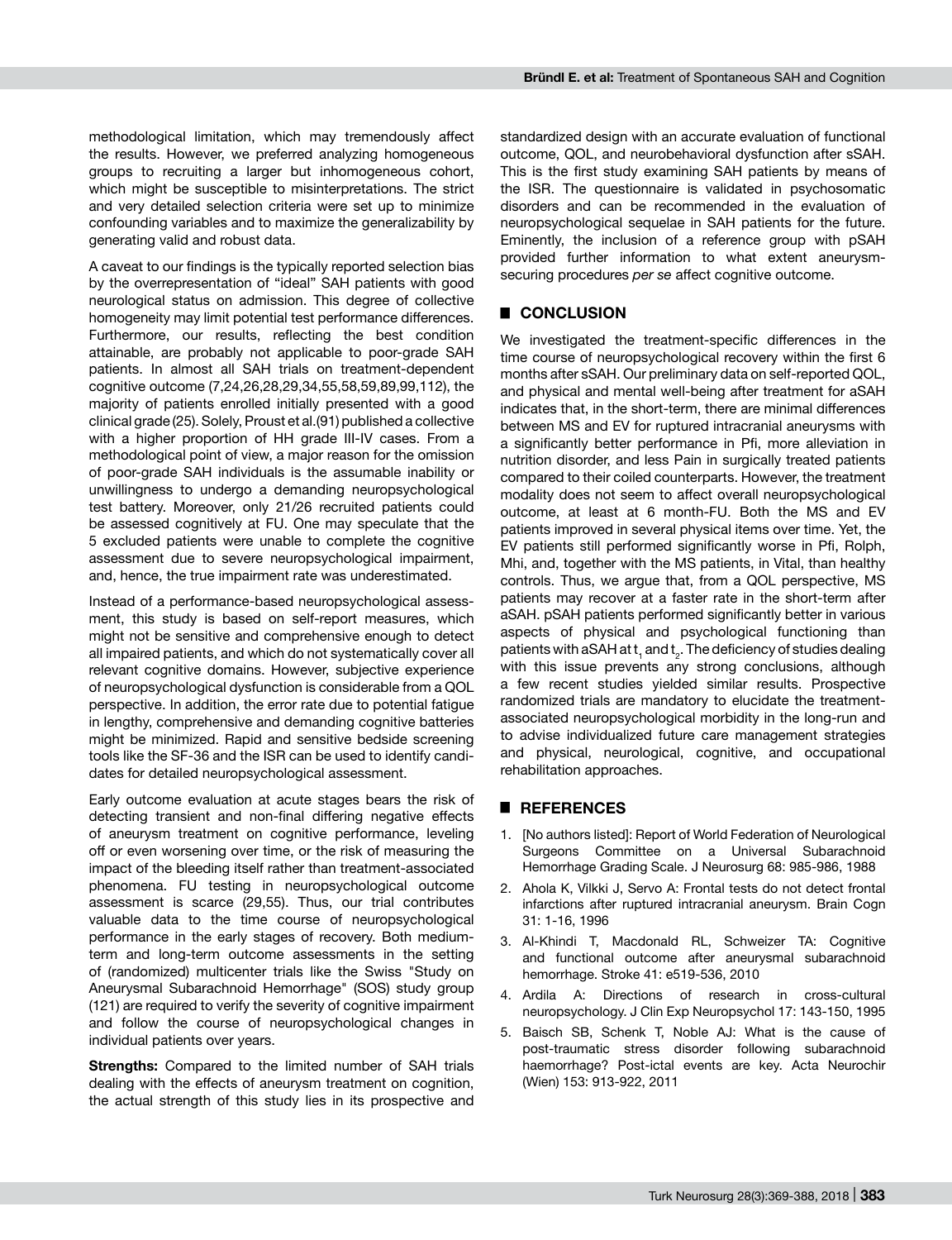- 6. Bederson JB, Connolly ES Jr, Batjer HH, Dacey RG, Dion JE, Diringer MN, Duldner JE Jr, Harbaugh RE, Patel AB, Rosenwasser RH, American Heart A: Guidelines for the management of aneurysmal subarachnoid hemorrhage: A statement for healthcare professionals from a special writing group of the Stroke Council, American Heart Association. Stroke 40: 994-1025, 2009
- 7. Bellebaum C, Schafers L, Schoch B, Wanke I, Stolke D, Forsting M, Daum I: Clipping versus coiling: Neuropsychological follow up after aneurysmal subarachnoid haemorrhage (SAH). J Clin Exp Neuropsychol 26:1081-1092, 2004
- 8. Bendel P, Koivisto T, Aikia M, Niskanen E, Kononen M, Hanninen T, Vanninen R: Atrophic enlargement of CSF volume after subarachnoid hemorrhage: Correlation with neuropsychological outcome. AJNR Am J Neuroradiol 31: 370-376, 2010
- 9. Benes V 3rd, Mitchell P, Molyneux AJ, Renowden SA: Endovascular coiling in 131 patients with low complication rate justifies treating most unruptured intracranial aneurysms. Cent Eur Neurosurg 71: 1-7, 2010
- 10. Benke T, Koylu B, Delazer M, Trinka E, Kemmler G: Cholinergic treatment of amnesia following basal forebrain lesion due to aneurysm rupture-an open-label pilot study. Eur J Neurol 12: 791-796, 2005
- 11. Berry E: Post-traumatic stress disorder after subarachnoid haemorrhage. Br J Clin Psychol 37 (Pt 3): 365-367, 1998
- 12. Berry E, Jones RA, West CG, Brown JD: Outcome of subarachnoid haemorrhage. An analysis of surgical variables, cognitive and emotional sequelae related to SPECT scanning. Br J Neurosurg 11: 378-387, 1997
- 13. Bjeljac M, Keller E, Regard M, Yonekawa Y: Neurological and neuropsychological outcome after SAH. Acta Neurochir Suppl 82: 83-85, 2002
- 14. Boerboom W, Heijenbrok-Kal MH, Khajeh L, van Kooten F, Ribbers GM: Differences in cognitive and emotional outcomes between patients with perimesencephalic and aneurysmal subarachnoid haemorrhage. J Rehabil Med 46: 28-32, 2014
- 15. Boerboom W, Jacobs EA, Khajeh L, van Kooten F, Ribbers GM, Heijenbrok-Kal MH: The relationship of coping style with depression, burden, and life dissatisfaction in caregivers of patients with subarachnoid haemorrhage. J Rehabil Med 46: 321-326, 2014
- 16. Brilstra EH, Hop JW, Rinkel GJ: Quality of life after perimesencephalic haemorrhage. J Neurol Neurosurg Psychiatry 63: 382-384, 1997
- 17. Brundl E, Bohm C, Lurding R, Schodel P, Bele S, Hochreiter A, Scheitzach J, Zeman F, Brawanski A, Schebesch KM: Treatment of unruptured intracranial aneurysms and cognitive performance: Preliminary results of a prospective clinical trial. World Neurosurg 94: 145-156, 2016
- 18. Bryan RN, Rigamonti D, Mathis JM: The treatment of acutely ruptured cerebral aneurysms: Endovascular therapy versus surgery. AJNR Am J Neuroradiol 18: 1826-1830, 1997
- 19. Bryant RA: Posttraumatic stress disorder and mild brain injury: Controversies, causes and consequences. J Clin Exp Neuropsychol 23: 718-728, 2001
- 20. Bullinger M: German translation and psychometric testing of the SF-36 Health Survey: Preliminary results from the IQOLA Project. International Quality of Life Assessment. Soc Sci Med 41: 1359-1366, 1995
- 21. Camuscu H, Dujovny M, Abd el-Bary T, Beristain X, Vinas FC: Microanatomy of the perforators of the anterior communicating artery complex. Neurol Res 19: 577-587, 1997
- 22. Carter BS, Buckley D, Ferraro R, Rordorf G, Ogilvy CS: Factors associated with reintegration to normal living after subarachnoid hemorrhage. Neurosurgery 46: 1326-1333; discussion 1333-1334, 2000
- 23. Chahal N, Barker-Collo S, Feigin V: Cognitive and functional outcomes of 5-year subarachnoid haemorrhage survivors: Comparison to matched healthy controls. Neuroepidemiology 37: 31-38, 2011
- 24. Chan A, Ho S, Poon WS: Neuropsychological sequelae of patients treated with microsurgical clipping or endovascular embolization for anterior communicating artery aneurysm. Eur Neurol 47: 37-44, 2002
- 25. Egeto P, Loch Macdonald R, Ornstein TJ, Schweizer TA: Neuropsychological function after endovascular and neurosurgical treatment of subarachnoid hemorrhage: A systematic review and meta-analysis. J Neurosurg 1-9, 2017 (Epub ahead of print)
- 26. Escartin G, Junque C, Juncadella M, Gabarros A, de Miquel MA, Rubio F: Decision-making impairment on the Iowa Gambling Task after endovascular coiling or neurosurgical clipping for ruptured anterior communicating artery aneurysm. Neuropsychology 26: 172-180, 2012
- 27. Fisher CM, Kistler JP, Davis JM: Relation of cerebral vasospasm to subarachnoid hemorrhage visualized by computerized tomographic scanning. Neurosurgery 6: 1-9, 1980
- 28. Fontanella M, Perozzo P, Ursone R, Garbossa D, Bergui M: Neuropsychological assessment after microsurgical clipping or endovascular treatment for anterior communicating artery aneurysm. Acta Neurochir (Wien) 145: 867-872; discussion 872, 2003
- 29. Frazer D, Ahuja A, Watkins L, Cipolotti L: Coiling versus clipping for the treatment of aneurysmal subarachnoid hemorrhage: A longitudinal investigation into cognitive outcome. Neurosurgery 60: 434-441; discussion 441-442, 2007
- 30. Fukunaga A, Uchida K, Hashimoto J, Kawase T: Neuropsychological evaluation and cerebral blood flow study of 30 patients with unruptured cerebral aneurysms before and after surgery. Surg Neurol 51: 132-139, 1999
- 31. Fung C, Beck J, Lauber L, Muri R, Raabe A, Nyffeler T: Clinical assessment of deficits after SAH: Hasty neurosurgeons and accurate neurologists. J Neurol 259: 2198-2201, 2012
- 32. Guglielmi G, Vinuela F, Sepetka I, Macellari V: Electrothrombosis of saccular aneurysms via endovascular approach. Part 1: Electrochemical basis, technique, and experimental results. J Neurosurg 75: 1-7, 1991
- 33. Hackett ML, Anderson CS: Health outcomes 1 year after subarachnoid hemorrhage: An international population-based study. The Australian Cooperative Research on Subarachnoid Hemorrhage Study Group. Neurology 55: 658-662, 2000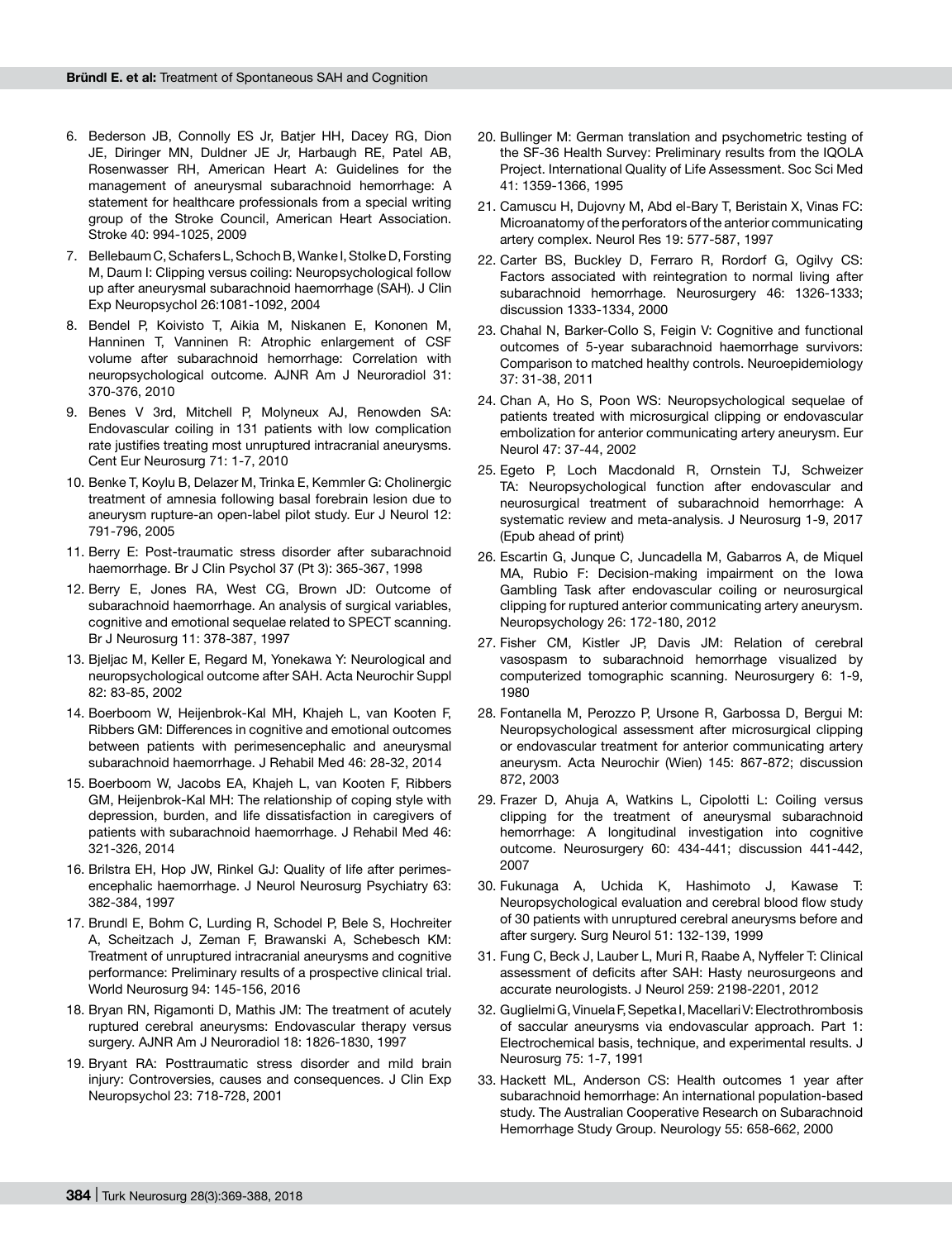- 34. Hadjivassiliou M, Tooth CL, Romanowski CA, Byrne J, Battersby RD, Oxbury S, Crewswell CS, Burkitt E, Stokes NA, Paul C, Mayes AR, Sagar HJ: Aneurysmal SAH: Cognitive outcome and structural damage after clipping or coiling. Neurology 56: 1672-1677, 2001
- 35. Hanggi D, Eicker S, Beseoglu K, Behr J, Turowski B, Steiger HJ: A multimodal concept in patients after severe aneurysmal subarachnoid hemorrhage: Results of a controlled single centre prospective randomized multimodal phase I/II trial on cerebral vasospasm. Cent Eur Neurosurg 70: 61-67, 2009
- 36. Haug T, Sorteberg A, Finset A, Lindegaard KF, Lundar T, Sorteberg W: Cognitive functioning and health-related quality of life 1 year after aneurysmal subarachnoid hemorrhage in preoperative comatose patients (Hunt and Hess Grade V patients). Neurosurgery 66: 475-484; discussion 484-485, 2010
- 37. Haug T, Sorteberg A, Sorteberg W, Lindegaard KF, Lundar T, Finset A: Cognitive outcome after aneurysmal subarachnoid hemorrhage: Time course of recovery and relationship to clinical, radiological, and management parameters. Neurosurgery 60: 649-656; discussion 656-657, 2007
- 38. Hillis AE, Anderson N, Sampath P, Rigamonti D: Cognitive impairments after surgical repair of ruptured and unruptured aneurysms. J Neurol Neurosurg Psychiatry 69: 608-615, 2000
- 39. Hop JW, Rinkel GJ, Algra A, van Gijn J: Quality of life in patients and partners after aneurysmal subarachnoid hemorrhage. Stroke 29: 798-804, 1998
- 40. Hop JW, Rinkel GJ, Algra A, van Gijn J: Changes in functional outcome and quality of life in patients and caregivers after aneurysmal subarachnoid hemorrhage. J Neurosurg 95: 957- 963, 2001
- 41. Hunt WE, Hess RM: Surgical risk as related to time of intervention in the repair of intracranial aneurysms. J Neurosurg 28: 14-20, 1968
- 42. Hutter BO: Psychologic adjustment in patients after subarachnoid hemorrhage. Neuropsychiatry Neuropsychol Behav Neurol 11: 22-30, 1998
- 43. Hutter BO, Gilsbach JM: Which neuropsychological deficits are hidden behind a good outcome (Glasgow = I) after aneurysmal subarachnoid hemorrhage? Neurosurgery 33: 999-1005; discussion 1005-1006, 1993
- 44. Hutter BO, Gilsbach JM, Kreitschmann I: Quality of life and cognitive deficits after subarachnoid haemorrhage. Br J Neurosurg 9: 465-475, 1995
- 45. Hutter BO, Kreitschmann-Andermahr I: Subarachnoid hemorrhage as a psychological trauma. J Neurosurg 120: 923-930, 2014
- 46. Hutter BO, Kreitschmann-Andermahr I, Gilsbach JM: Cognitive deficits in the acute stage after subarachnoid hemorrhage. Neurosurgery 43: 1054-1065, 1998
- 47. Hutter BO, Kreitschmann-Andermahr I, Gilsbach JM: Health-related quality of life after aneurysmal subarachnoid hemorrhage: Impacts of bleeding severity, computerized tomography findings, surgery, vasospasm, and neurological grade. J Neurosurg 94: 241-251, 2001
- 48. Hutter BO, Kreitschmann-Andermahr I, Mayfrank L, Rohde V, Spetzger U, Gilsbach JM: Functional outcome after aneurysmal subarachnoid hemorrhage. Acta Neurochir Suppl 72: 157-174, 1999
- 49. Jaja BN, Cusimano MD, Etminan N, Hanggi D, Hasan D, Ilodigwe D, Lantigua H, Le Roux P, Lo B, Louffat-Olivares A, Mayer S, Molyneux A, Quinn A, Schweizer TA, Schenk T, Spears J, Todd M, Torner J, Vergouwen MD, Wong GK, Singh J, Macdonald RL: Clinical prediction models for aneurysmal subarachnoid hemorrhage: A systematic review. Neurocrit Care 18: 143-153, 2013
- 50. Jennett B, Bond M: Assessment of outcome after severe brain damage. Lancet 1: 480-484, 1975
- 51. Kagerbauer SM, Kemptner DM, Schepp CP, Bele S, Rothorl RD, Brawanski AT, Schebesch KM: Elevated premorbid body mass index is not associated with poor neurological outcome in the subacute state after aneurysmal subarachnoid hemorrhage. Cent Eur Neurosurg 71: 163-166, 2010
- 52. Kapadia A, Schweizer TA, Spears J, Cusimano M, Macdonald RL: Nonaneurysmal perimesencephalic subarachnoid hemorrhage: Diagnosis, pathophysiology, clinical characteristics, and long-term outcome. World Neurosurg 82: 1131-1143, 2014
- 53. Katati MJ, Santiago-Ramajo S, Perez-Garcia M, Meersmans-Sanchez Jofre M, Vilar-Lopez R, Coin-Mejias MA, Caracuel-Romero A, Arjona-Moron V: Description of quality of life and its predictors in patients with aneurysmal subarachnoid hemorrhage. Cerebrovasc Dis 24: 66-73, 2007
- 54. Kim DH, Haney CL, Van Ginhoven G: Utility of outcome measures after treatment for intracranial aneurysms: A prospective trial involving 520 patients. Stroke 36: 792-796, 2005
- 55. Koivisto T, Vanninen R, Hurskainen H, Saari T, Hernesniemi J, Vapalahti M: Outcomes of early endovascular versus surgical treatment of ruptured cerebral aneurysms. A prospective randomized study. Stroke 31: 2369-2377, 2000
- 56. Kreiter KT, Copeland D, Bernardini GL, Bates JE, Peery S, Claassen J, Du YE, Stern Y, Connolly ES, Mayer SA: Predictors of cognitive dysfunction after subarachnoid hemorrhage. Stroke 33: 200-208, 2002
- 57. Kutlubaev MA, Barugh AJ, Mead GE: Fatigue after subarachnoid haemorrhage: A systematic review. J Psychosom Res 72: 305-310, 2012
- 58. Ladowski D, Qian W, Kapadia AN, Macdonald RL, Schweizer TA: Effect of aneurysmal subarachnoid hemorrhage on word generation. Behav Neurol 2014: 610868, 2014
- 59. Latimer SF, Wilson FC, McCusker CG, Caldwell SB, Rennie I: Subarachnoid haemorrhage (SAH): Long-term cognitive outcome in patients treated with surgical clipping or endovascular coiling. Disabil Rehabil 35: 845-850, 2013
- 60. Li H, Pan R, Wang H, Rong X, Yin Z, Milgrom DP, Shi X, Tang Y, Peng Y: Clipping versus coiling for ruptured intracranial aneurysms: A systematic review and meta-analysis. Stroke 44: 29-37, 2013
- 61. Ljunggren B, Sonesson B, Saveland H, Brandt L: Cognitive impairment and adjustment in patients without neurological deficits after aneurysmal SAH and early operation. J Neurosurg 62: 673-679, 1985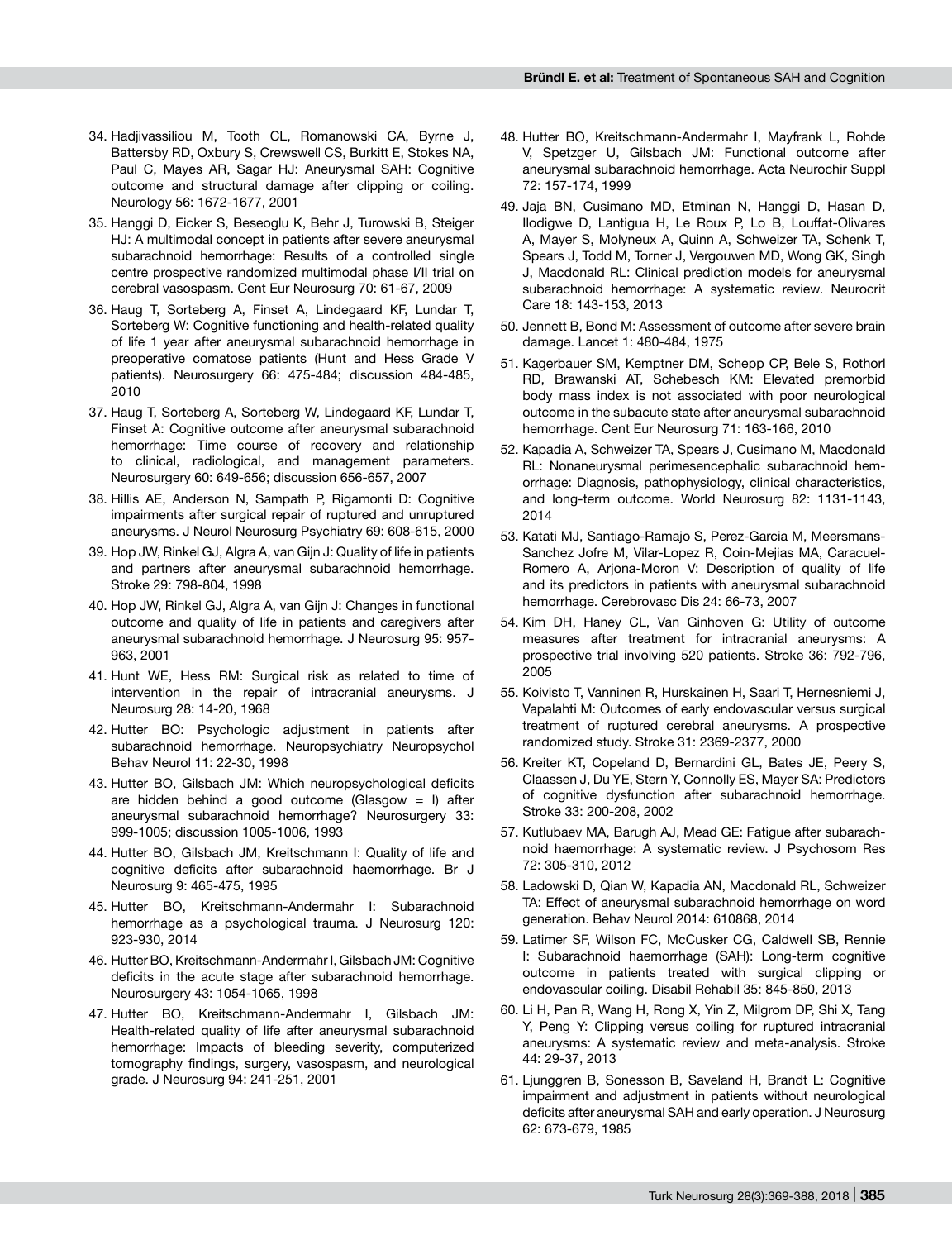- 62. Macdonald RL, Cusimano MD, Etminan N, Hanggi D, Hasan D, Ilodigwe D, Jaja B, Lantigua H, Le Roux P, Lo B, Louffat-Olivares A, Mayer S, Molyneux A, Quinn A, Schweizer TA, Schenk T, Spears J, Todd M, Torner J, Vergouwen MD, Wong GK, Collaboration S: Subarachnoid Hemorrhage International Trialists data repository (SAHIT). World Neurosurg 79: 418- 422, 2013
- 63. Macdonald RL, Schweizer TA: Spontaneous subarachnoid haemorrhage. Lancet 389: 655-666, 2017
- 64. Madureira S, Canhao P, Guerreiro M, Ferro JM: Cognitive and emotional consequences of perimesencephalic subarachnoid hemorrhage. J Neurol 247: 862-867, 2000
- 65. Marquardt G, Niebauer T, Schick U, Lorenz R: Long term follow up after perimesencephalic subarachnoid haemorrhage. J Neurol Neurosurg Psychiatry 69: 127-130, 2000
- 66. Martinaud O, Perin B, Gerardin E, Proust F, Bioux S, Gars DL, Hannequin D, Godefroy O: Anatomy of executive deficit following ruptured anterior communicating artery aneurysm. Eur J Neurol 16: 595-601, 2009
- 67. Maurice-Williams RS, Willison JR, Hatfield R: The cognitive and psychological sequelae of uncomplicated aneurysm surgery. J Neurol Neurosurg Psychiatry 54: 335-340, 1991
- 68. Mavaddat N, Sahakian BJ, Hutchinson PJ, Kirkpatrick PJ: Cognition following subarachnoid hemorrhage from anterior communicating artery aneurysm: Relation to timing of surgery. J Neurosurg 91: 402-407, 1999
- 69. Mayer SA, Kreiter KT, Copeland D, Bernardini GL, Bates JE, Peery S, Claassen J, Du YE, Connolly ES Jr: Global and domain-specific cognitive impairment and outcome after subarachnoid hemorrhage. Neurology 59: 1750-1758, 2002
- 70. McDougall CG, Spetzler RF, Zabramski JM, Partovi S, Hills NK, Nakaji P, Albuquerque FC: The barrow ruptured aneurysm trial. J Neurosurg 116: 135-144, 2012
- 71. McKenna P, Willison JR, Phil B, Lowe D, Neil-Dwyer G: Cognitive outcome and quality of life one year after subarachnoid haemorrhage. Neurosurgery 24: 361-367, 1989
- 72. Meyer B, Ringel F, Winter Y, Spottke A, Gharevi N, Dams J, Balzer-Geldsetzer M, Mueller IK, Klockgether T, Schramm J, Urbach H, Dodel R: Health-related quality of life in patients with subarachnoid haemorrhage. Cerebrovasc Dis 30: 423- 431, 2010
- 73. Molyneux A, Kerr R, Stratton I, Sandercock P, Clarke M, Shrimpton J, Holman R; International Subarachnoid Aneurysm Trial Collaborative G: International Subarachnoid Aneurysm Trial (ISAT) of neurosurgical clipping versus endovascular coiling in 2143 patients with ruptured intracranial aneurysms: A randomised trial. Lancet 360: 1267-1274, 2002
- 74. Molyneux AJ, Kerr RS, Yu LM, Clarke M, Sneade M, Yarnold JA, Sandercock P; International Subarachnoid Aneurysm Trial Collaborative G: International subarachnoid aneurysm trial (ISAT) of neurosurgical clipping versus endovascular coiling in 2143 patients with ruptured intracranial aneurysms: A randomised comparison of effects on survival, dependency, seizures, rebleeding, subgroups, and aneurysm occlusion. Lancet 366: 809-817, 2005
- 75. Nieuwkamp DJ, Setz LE, Algra A, Linn FH, de Rooij NK, Rinkel GJ: Changes in case fatality of aneurysmal subarachnoid haemorrhage over time, according to age, sex, and region: A meta-analysis. Lancet Neurol 8: 635-642, 2009
- 76. Noble AJ, Baisch S, Covey J, Mukerji N, Nath F, Schenk T: Subarachnoid hemorrhage patients' fears of recurrence are related to the presence of posttraumatic stress disorder. Neurosurgery 69: 323-332; discussion 332-333, 2011
- 77. Noble AJ, Baisch S, Mendelow AD, Allen L, Kane P, Schenk T: Posttraumatic stress disorder explains reduced quality of life in subarachnoid hemorrhage patients in both the short and long term. Neurosurgery 63: 1095-1104; discussion 1004- 1005, 2008
- 78. Noble AJ, Schenk T: Which variables help explain the poor health-related quality of life after subarachnoid hemorrhage? A meta-analysis. Neurosurgery 66: 772-783, 2010
- 79. Nolte S, Mierke A, Fischer HF, Rose M: On the validity of measuring change over time in routine clinical assessment: A close examination of item-level response shifts in psychosomatic inpatients. Qual Life Res 25: 1339-1347, 2016
- 80. Oder W, Kollegger H, Zeiler K, Dal-Bianco P, Wessely P, Deecke L: Subarachnoid hemorrhage of unknown etiology: Early prognostic factors for long-term functional capacity. J Neurosurg 74: 601-605, 1991
- 81. Ogden JA, Mee EW, Henning M: A prospective study of impairment of cognition and memory and recovery after subarachnoid hemorrhage. Neurosurgery 33: 572-586; discussion 586-587, 1993
- 82. Ogden JA, Utley T, Mee EW: Neurological and psychosocial outcome 4 to 7 years after subarachnoid hemorrhage. Neurosurgery 41: 25-34, 1997
- 83. Orbo M, Waterloo K, Egge A, Isaksen J, Ingebrigtsen T, Romner B: Predictors for cognitive impairment one year after surgery for aneurysmal subarachnoid hemorrhage. J Neurol 255: 1770-1776, 2008
- 84. Passier PE, Post MW, van Zandvoort MJ, Rinkel GJ, Lindeman E, Visser-Meily JM: Predicting fatigue 1 year after aneurysmal subarachnoid hemorrhage. J Neurol 258: 1091-1097, 2011
- 85. Passier PE, Visser-Meily JM, van Zandvoort MJ, Post MW, Rinkel GJ, van Heugten C: Prevalence and determinants of cognitive complaints after aneurysmal subarachnoid hemorrhage. Cerebrovasc Dis 29: 557-563, 2010
- 86. Powell J, Kitchen N, Heslin J, Greenwood R: Psychosocial outcomes at three and nine months after good neurological recovery from aneurysmal subarachnoid haemorrhage: Predictors and prognosis. J Neurol Neurosurg Psychiatry 72: 772-781, 2002
- 87. Powell J, Kitchen N, Heslin J, Greenwood R: Psychosocial outcomes at 18 months after good neurological recovery from aneurysmal subarachnoid haemorrhage. J Neurol Neurosurg Psychiatry 75: 1119-1124, 2004
- 88. Preiss M, Koblihova J, Netuka D, Bernardova L, Charvat F, Benes V: Verbal memory capacity after treatment for ruptured intracranial aneurysm--the outcomes of three psychological tests: Within a month, 1 year after and 5-7 years after treatment. Acta Neurochir (Wien) 154: 417-422, 2012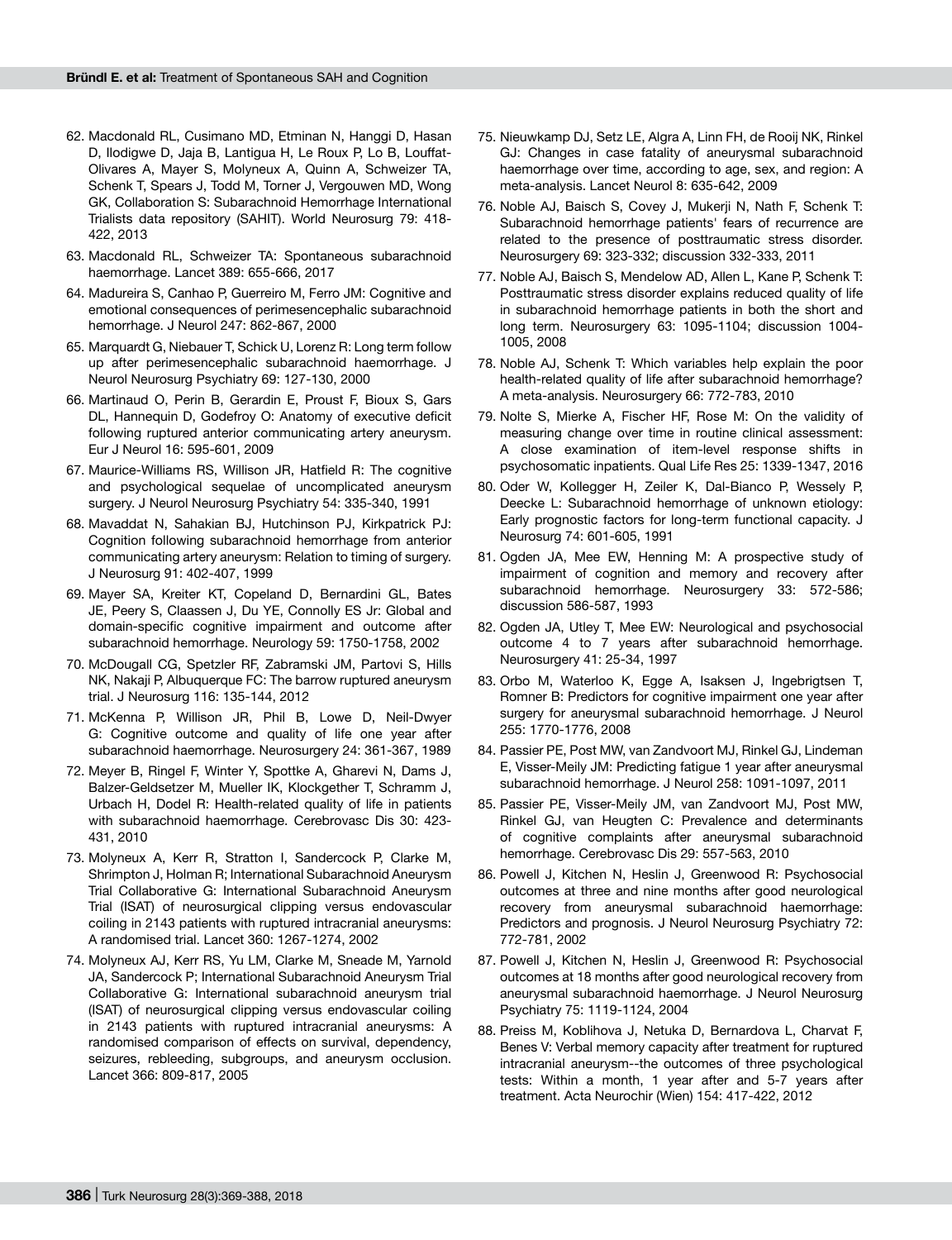- 89. Preiss M, Koblihova J, Netuka D, Klose J, Charvat F, Benes V: Ruptured cerebral aneurysm patients treated by clipping or coiling: Comparison of long-term neuropsychological and personality outcomes. Zentralbl Neurochir 68: 169-175, 2007
- 90. Preiss M, Netuka D, Koblihova J, Bernardova L, Charvat F, Kratochvilova D, Benes V: Quality of life 1 year after aneurysmal subarachnoid hemorrhage in good outcome patients treated by clipping or coiling. J Neurol Surg A Cent Eur Neurosurg 73: 217-223, 2012
- 91. Proust F, Martinaud O, Gerardin E, Derrey S, Leveque S, Bioux S, Tollard E, Clavier E, Langlois O, Godefroy O, Hannequin D, Freger P: Quality of life and brain damage after microsurgical clip occlusion or endovascular coil embolization for ruptured anterior communicating artery aneurysms: Neuropsychological assessment. J Neurosurg 110: 19-29, 2009
- 92. Rankin J: Cerebral vascular accidents in patients over the age of 60. II. Prognosis. Scott Med J 2: 200-215, 1957
- 93. Richardson JT: Cognitive performance following rupture and repair of intracranial aneurysm. Acta Neurol Scand 83: 110- 122, 1991
- 94. Rinkel GJ, Algra A: Long-term outcomes of patients with aneurysmal subarachnoid haemorrhage. Lancet Neurol 10: 349-356, 2011
- 95. Rinkel GJ, Wijdicks EF, Vermeulen M, Hageman LM, Tans JT, van Gijn J: Outcome in perimesencephalic (nonaneurysmal) subarachnoid hemorrhage: A follow-up study in 37 patients. Neurology 40: 1130-1132, 1990
- 96. Ronne-Engstrom E, Enblad P, Lundstrom E: Outcome after spontaneous subarachnoid hemorrhage measured with the EQ-5D. Stroke 42: 3284-3286, 2011
- 97. Ropper AH, Zervas NT: Outcome 1 year after SAH from cerebral aneurysm. Management morbidity, mortality, and functional status in 112 consecutive good-risk patients. J Neurosurg 60: 909-915, 1984
- 98. Rosselli M, Ardila A: The impact of culture and education on non-verbal neuropsychological measurements: A critical review. Brain Cogn 52: 326-333, 2003
- 99. Santiago-Ramajo S, Katati MJ, Perez-Garcia M, Coin-Mejias MA, Vilar-Lopez R, Caracuel-Romero A, Arjona-Moron V: Neuropsychological evaluation of the treatments applied to intracranial aneurysms in a Spanish sample. J Clin Exp Neuropsychol 29: 634-641, 2007
- 100. Saveland H, Sonesson B, Ljunggren B, Brandt L, Uski T, Zygmunt S, Hindfelt B: Outcome evaluation following subarachnoid hemorrhage. J Neurosurg 64: 191-196, 1986
- 101. Scharbrodt W, Stein M, Schreiber V, Boker DK, Oertel MF: The prediction of long-term outcome after subarachnoid hemorrhage as measured by the Short Form-36 Health Survey. J Clin Neurosci 16: 1409-1413, 2009
- 102. Schievink WI: Intracranial aneurysms. N Engl J Med 336: 28- 40, 1997
- 103. Schuiling WJ, Rinkel GJ, Walchenbach R, de Weerd AW: Disorders of sleep and wake in patients after subarachnoid hemorrhage. Stroke 36: 578-582, 2005
- 104. Schwartz C, Pfefferkorn T, Ebrahimi C, Ottomeyer C, Fesl G, Bender A, Straube A, Pfister HW, Heck S, Tonn JC, Schichor C: Long-term neurological outcome and quality of life after World Federation of Neurosurgical Societies Grades IV and V aneurysmal subarachnoid hemorrhage in an interdisciplinary treatment concept. Neurosurgery 80: 967-974, 2017
- 105. Scott RB, Eccles F, Molyneux AJ, Kerr RS, Rothwell PM, Carpenter K: Improved cognitive outcomes with endovascular coiling of ruptured intracranial aneurysms: Neuropsychological outcomes from the International Subarachnoid Aneurysm Trial (ISAT). Stroke 41: 1743-1747, 2010
- 106. Sheldrick R, Tarrier N, Berry E, Kincey J: Post-traumatic stress disorder and illness perceptions over time following myocardial infarction and subarachnoid haemorrhage. Br J Health Psychol 11: 387-400, 2006
- 107. Sonesson B, Kronvall E, Saveland H, Brandt L, Nilsson OG: Long-term reintegration and quality of life in patients with subarachnoid hemorrhage and a good neurological outcome: Findings after more than 20 years. J Neurosurg 128(3):785-792, 2018
- 108. Stabell KE, Magnaes B: Neuropsychological course after surgery for intracranial aneurysms. A prospective study and a critical review. Scand J Psychol 38: 127-137, 1997
- 109. Teasdale GM, Drake CG, Hunt W, Kassell N, Sano K, Pertuiset B, De Villiers JC: A universal subarachnoid hemorrhage scale: Report of a committee of the World Federation of Neurosurgical Societies. J Neurol Neurosurg Psychiatry 51: 1457, 1988
- 110. Tritt K, von Heymann F, Zaudig M, Zacharias I, Sollner W, Loew T: Development of the "ICD-10-Symptom-Rating"(ISR) questionnaire. Z Psychosom Med Psychother 54: 409-418, 2008 (In German)
- 111. Uski TK, Lilja A, Saveland H, Ekman R, Sonesson B, Brandt L: Cognitive functioning and cerebrospinal fluid concentrations of neuropeptides for patients with good neurological outcomes after aneurysmal subarachnoid hemorrhage. Neurosurgery 47: 812-818, 2000
- 112. Vieira AC, Azevedo-Filho HR, Andrade G, Costa e Silva IE, de Fatima Leal Griz M, Quinino S, Leitao L, Souza ML, Camara D Jr: Cognitive changes in patients with aneurysmal subarachnoid hemorrhage before and early posttreatment: Differences between surgical and endovascular. World Neurosurg 78: 95-100, 2012
- 113. Vilkki J, Holst P, Ohman J, Servo A, Heiskanen O: Social outcome related to cognitive performance and computed tomographic findings after surgery for a ruptured intracranial aneurysm. Neurosurgery 26: 579-584; discussion 584-585, 1990
- 114. Visser-Meily JM, Rhebergen ML, Rinkel GJ, van Zandvoort MJ, Post MW: Long-term health-related quality of life after aneurysmal subarachnoid hemorrhage: Relationship with psychological symptoms and personality characteristics. Stroke 40: 1526-1529, 2009
- 115. von Vogelsang AC, Burstrom K, Wengstrom Y, Svensson M, Forsberg C: Health-related quality of life 10 years after intracranial aneurysm rupture: A retrospective cohort study using EQ-5D. Neurosurgery 72: 397-405; discussion 405- 406, 2013